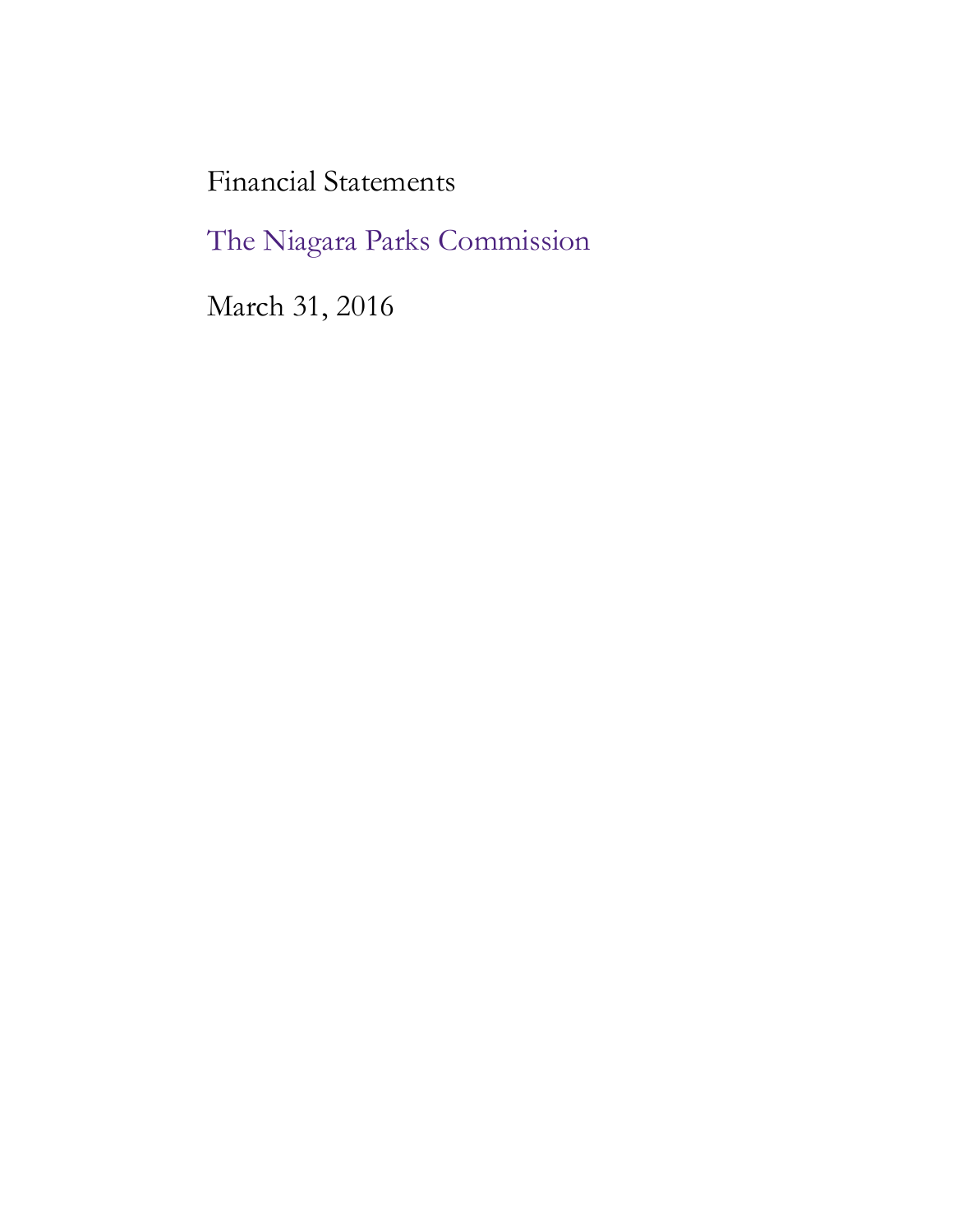# Contents

|                                         | Page    |
|-----------------------------------------|---------|
| <b>Management Report</b>                | 1       |
| Independent Auditor's Report            | $2 - 3$ |
| <b>Statement of Financial Position</b>  | 4       |
| <b>Statement of Operations</b>          | 5       |
| <b>Statement of Accumulated Surplus</b> | 6       |
| Statement of Changes in Net Debt        | 7       |
| <b>Statement of Cash Flows</b>          | 8       |
| Notes to the Financial Statements       | $9-22$  |
| Schedule of Tangible Capital Assets     | 23      |
| Schedule of Expenses by Object          | 24      |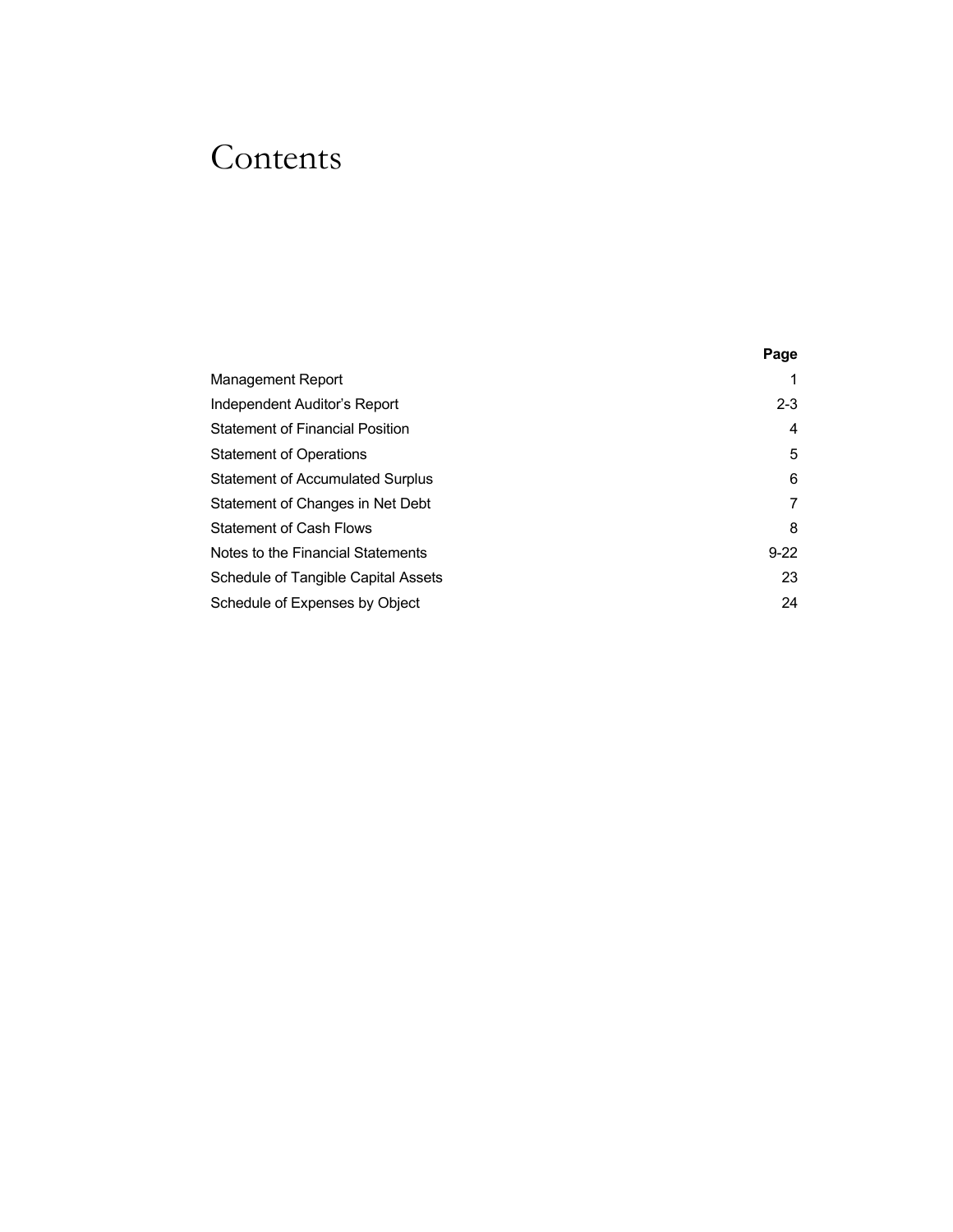### THE NIAGARA PARKS COMMISSION

### MANAGEMENT REPORT

### March 31, 2016

 The Management of The Niagara Parks Commission are responsible for the financial statements and all other information presented in these statements. The statements have been prepared by management in accordance with the framework identified in note 2 in the accompanying audited financial statements.

 The financial statements include amounts based on best estimates and judgments. Management has determined such amounts on a reasonable basis in order to ensure that the statements are presented fairly, in all material respects.

 Management maintains a system of internal accounting and administrative control that is designed to provide reasonable assurance that the financial information is relevant, reliable, accurate and that the Commission's assets are properly accounted for and adequately safeguarded.

 The Board of The Niagara Parks Commission is responsible for gaining assurance that management fulfills its responsibilities for financial reporting and is ultimately responsible for reviewing and approving the financial statements.

 The Board, through the Audit and Finance Committee, meets periodically with Management to discuss financial results, auditing matters, financial reporting issues and to satisfy itself that each group is properly discharging responsibilities. The Committee reviews the financial statements before recommending approval by the Board.

 The Financial statements have been audited by Grant Thornton LLP, the Commission's appointed External Auditor and in accordance with Canadian generally accepted auditing standards on behalf of the Commission, Minister of Tourism, Culture and Sport and the Provincial Auditor General. Grant Thornton LLP had direct and full access to all Commission records as well as full access to the Audit and Finance Committee with and without the presence of management to discuss their audit and findings as to the integrity of the Commissions financial reporting.

John Johnis  $\overbrace{\phantom{xxxxx}}$ 

John Lohuis General Manager June 27, 2016

M. Jeubauer

Margaret Neubauer Senior Director, Corporate Services June 27, 2016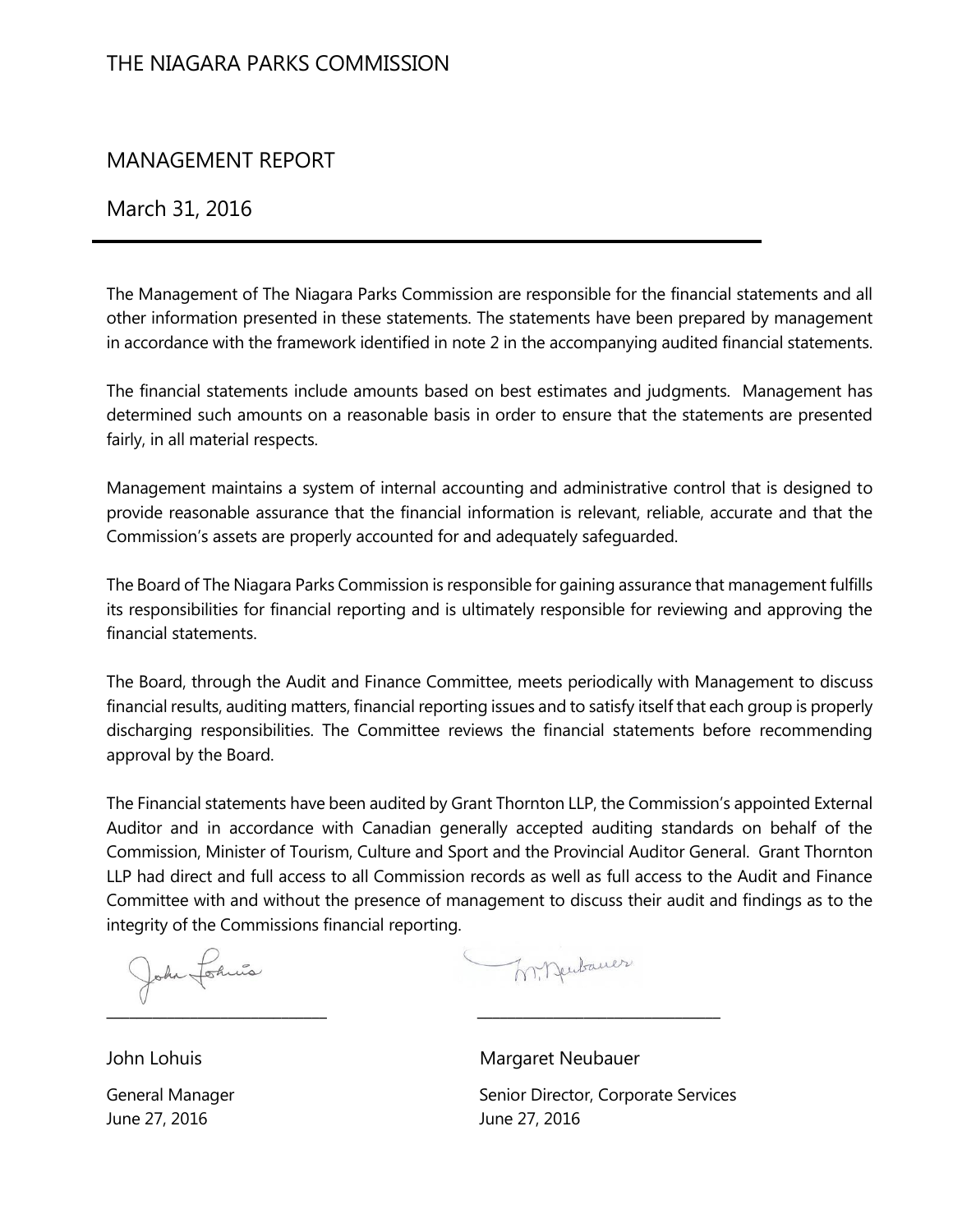# Independent auditor's report suite B Stant Thomton LLP

 222 Catharine Street, PO Box 336 Port Colborne, ON L3K 5W1

 T +1 905 834 3651 F +1 905834 5095 E [PortColborne@ca.gt.com](mailto:PortColborne@ca.gt.com) [www.GrantThornton.ca](http://www.GrantThornton.ca)

#### To The Niagara Parks Commission, the Minister of Tourism, Culture and Sport and the Auditor General

 We have audited the accompanying financial statements of The Niagara Parks Commission, which comprise the statement of financial position as at March 31, 2016, and the statements of operations, accumulated surplus, changes in net debt and cash flows for the seventeen months then ended, and a summary of significant accounting policies and other explanatory information.

#### Management's responsibility for the financial statements

 Management is responsible for the preparation of these financial statements in accordance with the basis of accounting described in Note 2 to the financial statements, and for such internal control as management determines is necessary to enable the preparation of financial statements that are free from material misstatement, whether due to fraud or error.

#### Auditor's responsibility

 Our responsibility is to express an opinion on these financial statements based on our audit. We conducted our audit in accordance with Canadian generally accepted auditing standards. Those standards require that we comply with ethical requirements and plan and perform the audit to obtain reasonable assurance about whether the financial statements are free from material misstatement.

 An audit involves performing procedures to obtain audit evidence about the amounts and disclosures in the financial statements. The procedures selected depend on the auditor's judgment, including the assessment of the risks of material misstatement of the financial statements, whether due to fraud or error. In making those risk assessments, the auditor considers internal control relevant to the entity's preparation of the financial statements in order to design audit procedures that are appropriate in the circumstances, but not for the purpose of expressing an opinion on the effectiveness of the entity's internal control. An audit also includes evaluating the appropriateness of accounting policies used and the reasonableness of accounting estimates made by management, as well as evaluating the overall presentation of the financial statements.

 We believe that the audit evidence we have obtained is sufficient and appropriate to provide a basis for our audit opinion.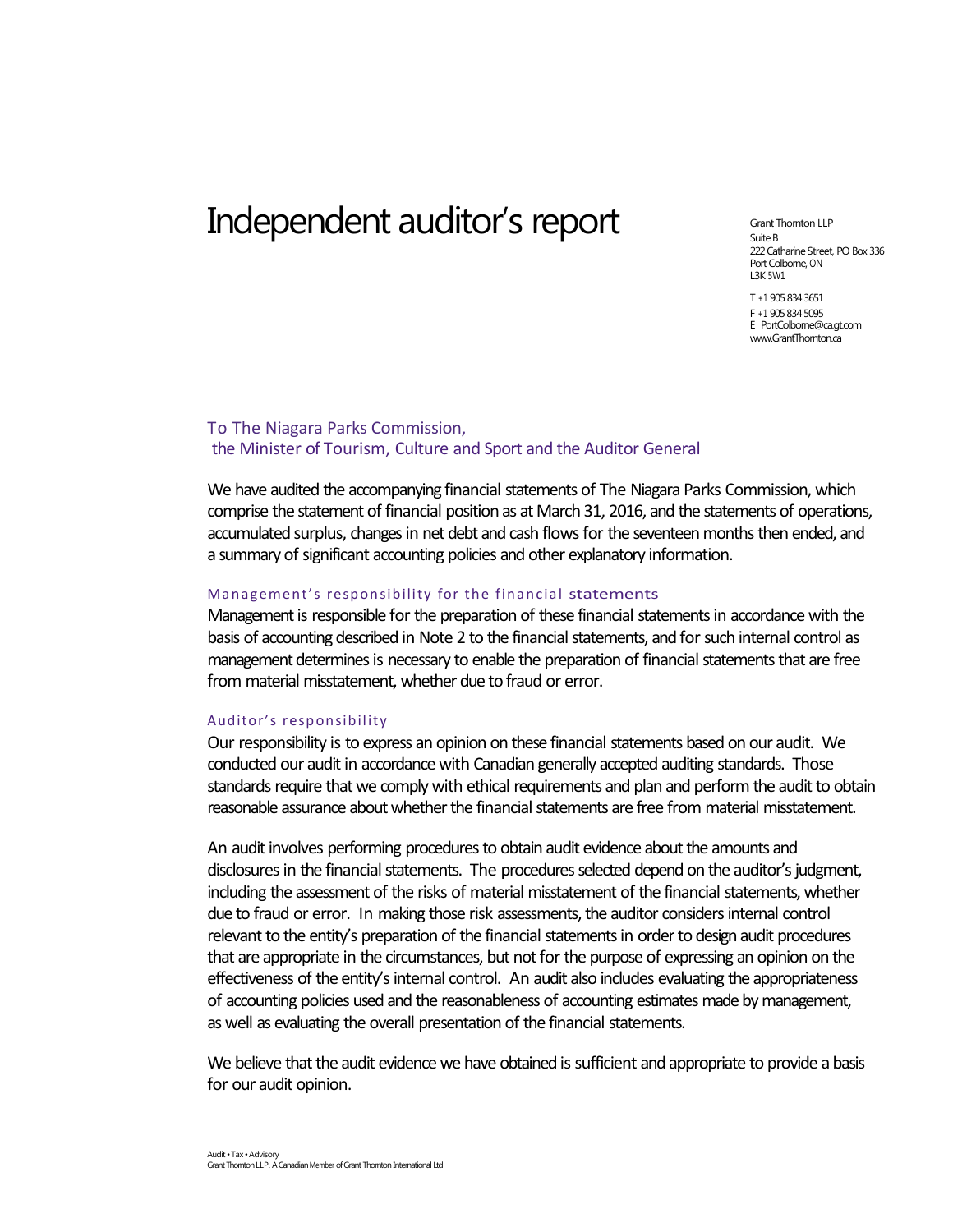#### Opinion

 In our opinion, the financial statements of The Niagara Parks Commission for the year ended March 31, 2016are prepared, in all material respects, in accordance with the basis of accounting described in Note 2 to the financial statements.

#### Emphasis of matters

 Without modifying our opinion, we draw attention to Note 2 to the financial statements which describes the basis of accounting used in the preparation of these financial statements and the significant differences between such basis of accounting and Canadian public sector accounting standards.

Grant Thouston 11P

Port Colborne, Canada Chartered Accountants Licensed Public Accountants

June 17, 2016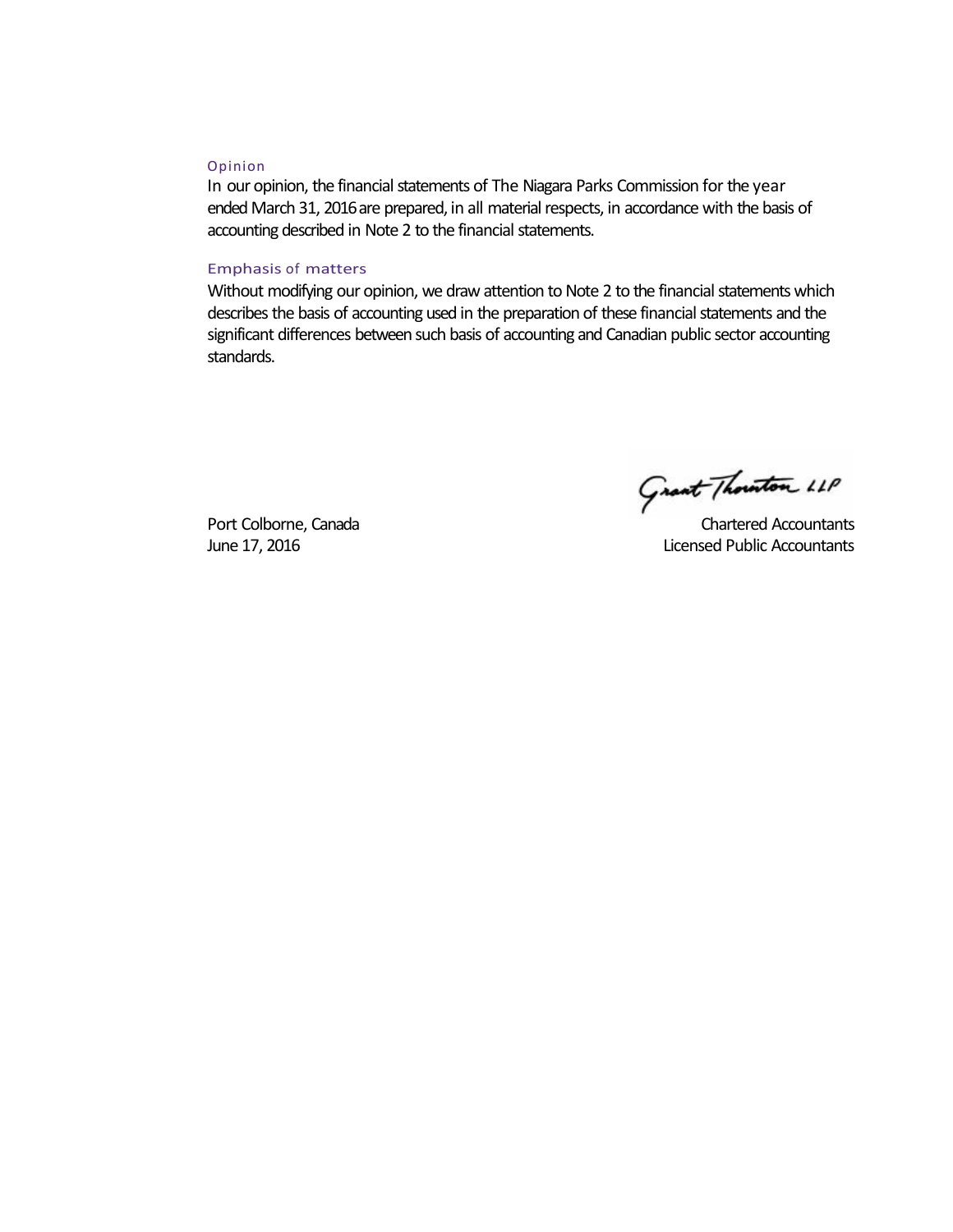### **The Niagara Parks Commission Statement of Financial Position**

| As at March 31                                | 2016        | 2015         |
|-----------------------------------------------|-------------|--------------|
| (in thousands of dollars)                     |             |              |
| <b>Financial assets</b>                       |             |              |
| Cash and cash equivalents                     | \$<br>395   | \$<br>322    |
| Accounts receivable                           | 1,738       | 1,436        |
| Inventories - saleable                        | 3,892       | 3,889        |
|                                               | 6,025       | 5,647        |
| <b>Liabilities</b>                            |             |              |
| Bank indebtedness (Note 3)                    | 2,180       | 9,305        |
| Accounts payable                              | 9,041       | 6,977        |
| Accrued payroll                               | 2,706       | 2,589        |
| Deferred revenue (Note 4)                     | 1,316       | 1,418        |
| Deferred capital funding (Note 5)             | 26,390      | 26,438       |
| Long term financing (Note 6)                  | 28,371      | 30,072       |
| Post-employment benefits (Note 7)             | 3,558       | 3,697        |
| Power plant stabilization obligation (Note 8) | 29,076      | 28,837       |
|                                               | 102,638     | 109,333      |
| <b>Net debt</b>                               | (96, 613)   | (103, 686)   |
| <b>Non-financial assets</b>                   |             |              |
| Tangible capital assets (Note 10 and Page 23) | 155,332     | 156,675      |
| Inventories - other                           | 1,199       | 1,476        |
| Prepaid expenses                              | 1,230       | 873          |
|                                               | 157,761     | 159,024      |
| <b>Accumulated surplus (Note 11)</b>          | 61,148<br>S | 55,338<br>\$ |

Commitments and contingencies (Notes 12 and 13)

On behalf of the Commission

Janice Thomson.

l

Ian Nielsen-Jones, Commissioner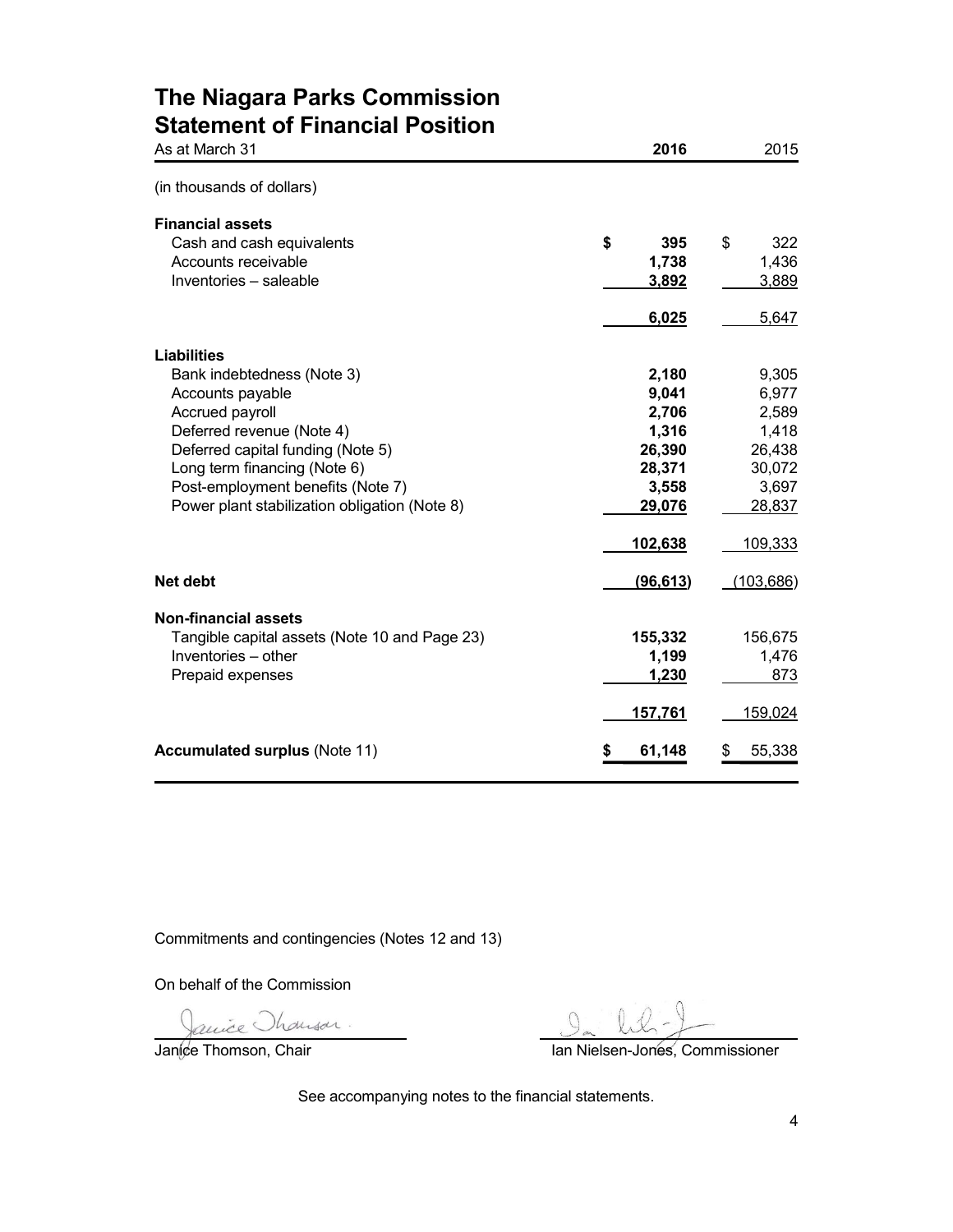## **The Niagara Parks Commission**

 **Statement of Operations** 

For the year ended March 31, 2016

| (in thousands of dollars)                                                                                                                                           | <b>Budget</b><br>2016                                          | <b>Actual</b><br>2016                                   | Actual<br>17 months ended<br>March 31<br>2015           |
|---------------------------------------------------------------------------------------------------------------------------------------------------------------------|----------------------------------------------------------------|---------------------------------------------------------|---------------------------------------------------------|
| <b>Revenues</b><br>Revenue producing operations<br>Land rent<br>Commission, rentals and fees<br>Premium on United States funds - net<br>Sundry revenue              | \$<br>66,911<br>6,899<br>12,899<br>500<br>5<br>87,214          | \$<br>76,402<br>6,882<br>12,858<br>1,073<br>7<br>97,222 | \$<br>71,971<br>9,660<br>12,780<br>806<br>18<br>95,235  |
| <b>Expenses (Page 24)</b><br>Revenue producing operations<br>Cost of goods sold<br>Operating<br>Maintenance<br>Administrative and police<br>Marketing and promotion | 11,207<br>35,590<br>15,281<br>13,292<br>3,596<br><u>78,966</u> | 13,265<br>36,953<br>15,759<br>13,584<br>3,283<br>82,844 | 12,398<br>44,310<br>20,404<br>18,881<br>3,962<br>99,955 |
| Net surplus (deficit) for the period<br>before other items                                                                                                          | 8,248                                                          | 14,378                                                  | (4,720)                                                 |
| <b>Other items</b><br>Interest expense – net (Note 14)<br>Amortization of tangible capital<br>assets (Note 15)<br>Amortization of deferred capital                  | 1,626<br>8,728                                                 | 1,502<br>8,359                                          | 2,352<br>11,577                                         |
| funding (Note 5)<br>Gain on disposal of tangible<br>capital assets                                                                                                  | (1, 365)                                                       | (1, 498)<br>(34)                                        | (1,963)<br>(24)                                         |
| Net surplus (deficit) from operations                                                                                                                               | 8,989                                                          | 8,329                                                   | 11,942                                                  |
|                                                                                                                                                                     | (741)                                                          | 6,049                                                   | (16, 662)                                               |
| Net increase in power plant<br>stabilization obligation (Note 8)                                                                                                    | (705)                                                          | (239)                                                   | (750)                                                   |
| Other capital costs                                                                                                                                                 |                                                                |                                                         | <u>(78)</u>                                             |
| <b>Annual surplus (deficit)</b>                                                                                                                                     | (1, 446)                                                       | 5,810<br>\$                                             | \$(17,490)                                              |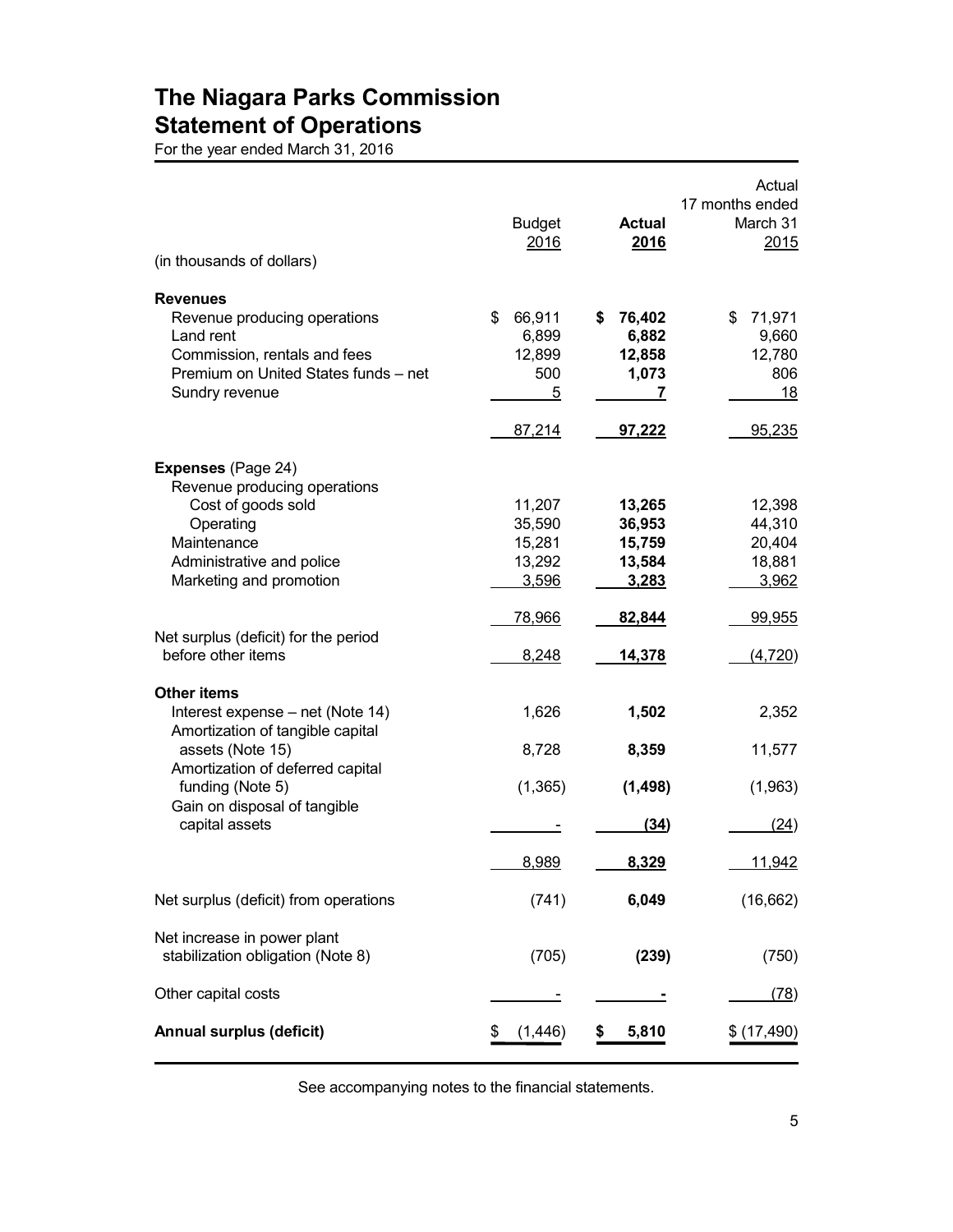### **The Niagara Parks Commission Statement of Accumulated Surplus**

For the year ended March 31, 2016

| (in thousands of dollars)            | <b>Budget</b><br>2016 | <b>Actual</b><br>2016 | Actual<br>17 months ended<br>March 31<br>2015 |
|--------------------------------------|-----------------------|-----------------------|-----------------------------------------------|
| <b>Accumulated surplus (Note 11)</b> | \$                    | 55,338                | \$                                            |
| Beginning of period                  | 55,338                | \$                    | 72,828                                        |
| Annual surplus (deficit)             | (1,446)               | 5,810                 | (17,490)                                      |
| End of period                        | 53,892                | 61,148                | \$                                            |
|                                      | S                     | S                     | 55,338                                        |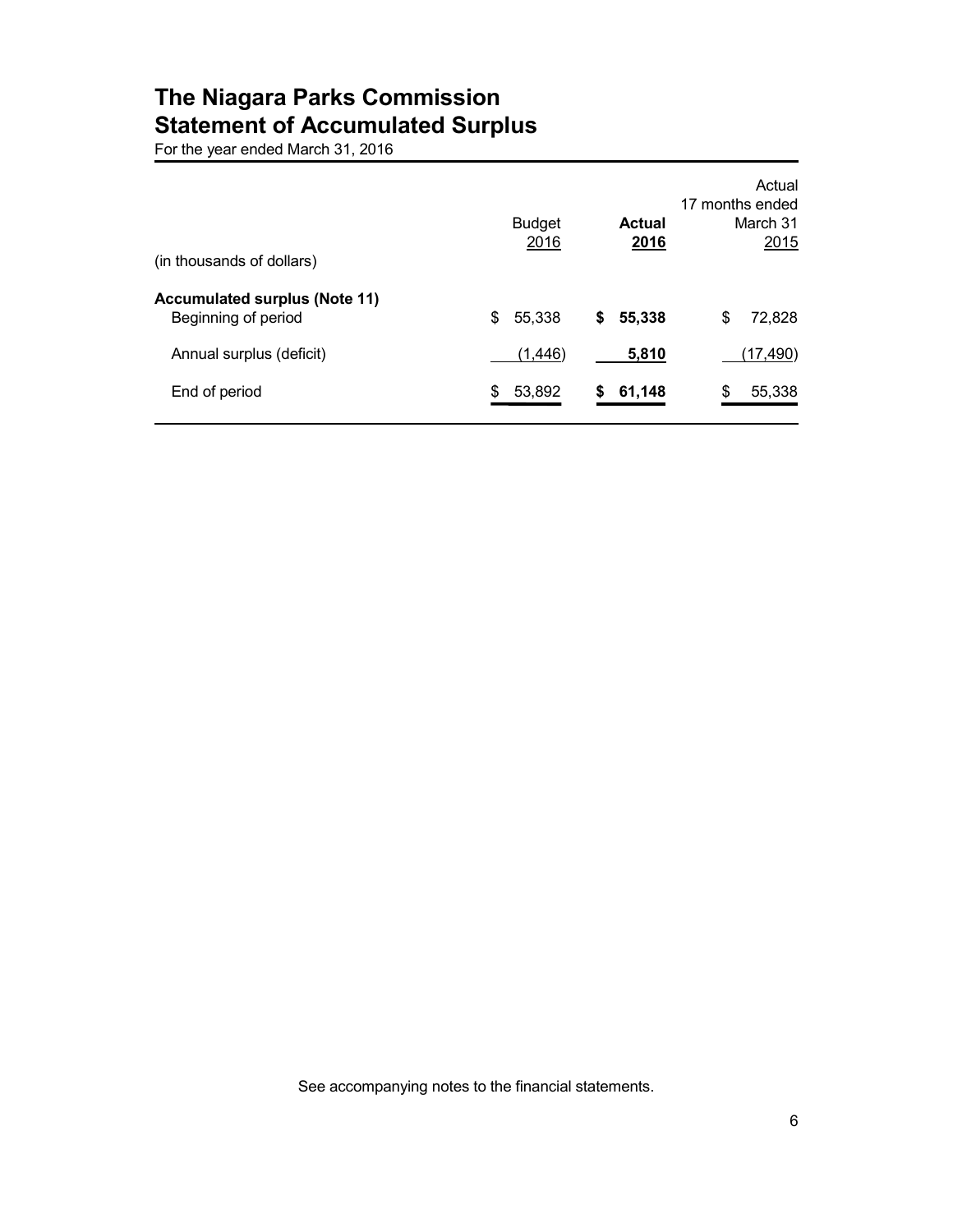### **The Niagara Parks Commission Statement of Changes in Net Debt**

For the year ended March 31, 2016

| (in thousands of dollars)                                                                                                                                                                                                                               | <b>Budget</b><br>2016               |    | <b>Actual</b><br>2016           | Actual<br>17 months ended<br>March 31<br>2015           |
|---------------------------------------------------------------------------------------------------------------------------------------------------------------------------------------------------------------------------------------------------------|-------------------------------------|----|---------------------------------|---------------------------------------------------------|
| Annual surplus (deficit)<br>Amortization of tangible capital assets<br>Purchase of tangible capital assets (Note 16)<br>Contributed tangible capital assets<br>Proceeds from the sale of tangible<br>capital assets<br>Gain on sale of tangible capital | \$<br>(1, 446)<br>8,728<br>(6, 195) | \$ | 5,810<br>8,359<br>(7,016)<br>34 | (17, 490)<br>\$<br>11,577<br>(7, 569)<br>(2, 197)<br>24 |
| assets - net                                                                                                                                                                                                                                            | 1,087                               |    | (34)<br>7,153                   | (24)<br>(15, 679)                                       |
| Acquisition of prepaid expenses                                                                                                                                                                                                                         |                                     |    | (357)                           | (690)                                                   |
| Use (acquisition) of other inventories                                                                                                                                                                                                                  |                                     |    | 277                             | (164)                                                   |
| Decrease (increase) in net debt                                                                                                                                                                                                                         | 1,087                               |    | 7,073                           | (16, 533)                                               |
| Net debt<br>Beginning of period                                                                                                                                                                                                                         | (103,686)                           | S  | (103, 686)                      | (87, 153)                                               |
| End of period                                                                                                                                                                                                                                           | (102, 599)                          |    | (96, 613)                       | \$(103,686)                                             |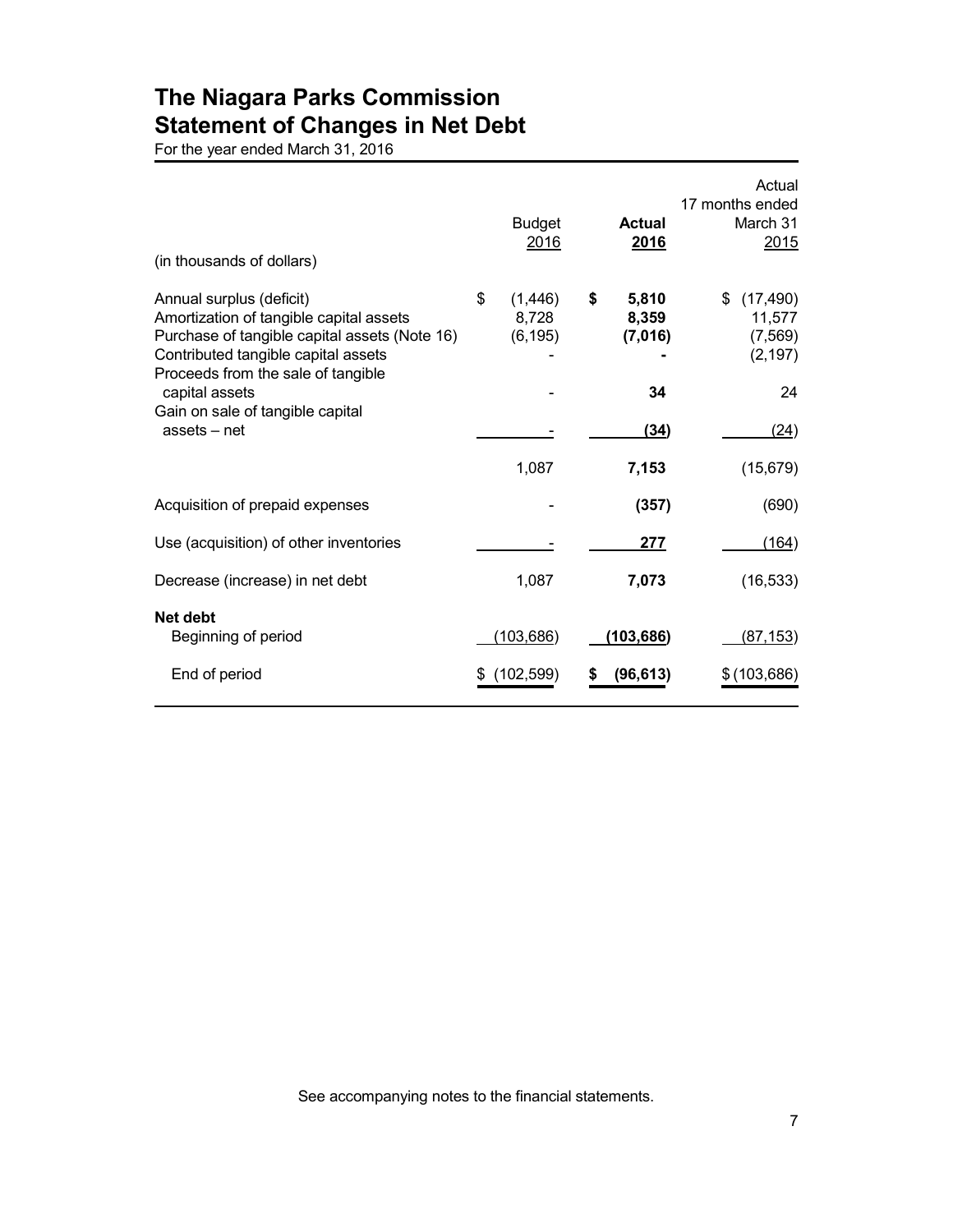# **The Niagara Parks Commission**

 **Statement of Cash Flows** 

For the year ended March 31, 2016

| (in thousands of dollars)                                                                                                                                          | 2016                      | 17 months ended<br>March 31<br>2015 |
|--------------------------------------------------------------------------------------------------------------------------------------------------------------------|---------------------------|-------------------------------------|
| Increase (decrease) in cash and cash equivalents                                                                                                                   |                           |                                     |
| <b>Operating activities</b><br>Annual surplus (deficit)<br>Charges against income not requiring<br>an outlay of funds                                              | \$<br>5,810               | (17, 490)<br>\$                     |
| Amortization of tangible capital assets<br>Amortization of deferred capital funding<br>Gain on disposal of tangible                                                | 8,359<br>(1, 498)         | 11,577<br>(1,963)                   |
| capital assets - net<br>Increase in post-employment benefits<br>Increase in power plant                                                                            | (34)<br>183               | (24)<br>62                          |
| stabilization obligation - net                                                                                                                                     | 239                       | 750                                 |
|                                                                                                                                                                    | 13,059                    | (7,088)                             |
| Net change in non-cash working capital<br>balances related to operations (Note 17)                                                                                 | 1,694                     | (404)                               |
|                                                                                                                                                                    | <u>14,753</u>             | (7, 492)                            |
| <b>Capital activities</b><br>Purchase of tangible capital assets (Note 16)<br>Contributed tangible capital assets<br>Proceeds from sale of tangible capital assets | (7,016)<br>34             | (7, 569)<br>(2, 197)<br>24          |
|                                                                                                                                                                    | (6,982)                   | (9,742)                             |
| <b>Financing activities</b><br>Repayment of long term financing<br>Payment of post-employment benefits<br>Receipt of capital funding                               | (1,701)<br>(322)<br>1,450 | (1,899)<br>(470)<br>4,966           |
|                                                                                                                                                                    | (573)                     | 2,597                               |
| Net increase (decrease) in cash and cash equivalents                                                                                                               | 7,198                     | (14, 637)                           |
| Cash and cash equivalents (Note 17)<br>Beginning of period                                                                                                         | (8,983)                   | <u>5,654</u>                        |
| End of period                                                                                                                                                      | (1,785)<br>5              | (8,983)<br>S                        |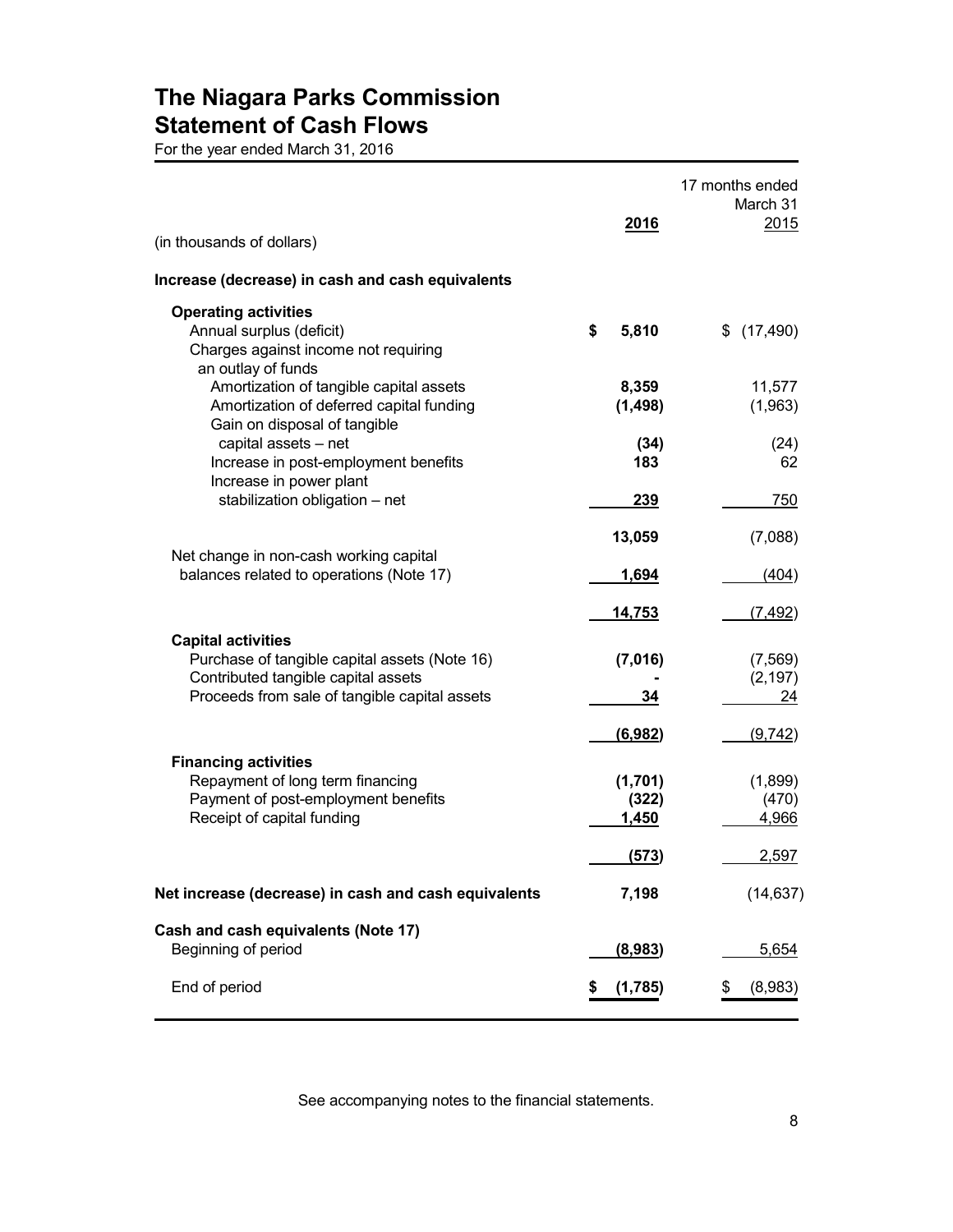For the year ended March 31, 2016

#### **1. Nature of operations**

 The Niagara Parks Commission (the "Commission") is governed by the Niagara Parks Act. Initially established in 1885, the Commission is an "Operational Enterprise" of the Province of Ontario and is responsible for maintaining, protecting and showcasing over 1,300 hectares of parkland stretching some 56 kilometres along the Niagara River from Lake Erie to Lake Ontario. The Commission is exempt from corporate income taxes under the Income Tax Act (Canada) and Ontario Corporation Tax Act.

 The Commission is also classified as an Other Government Organization by the Ministry of Finance and as such, the Commission's audited financial statements are published as part of the Public Accounts.

 The Commission changed its fiscal year end to March 31 effective in 2015. Therefore, current period figures report amounts for the year ended March 31, 2016 and comparative figures report the amounts for the seventeen months ended March 31, 2015.

#### **2. Significant accounting policies**

#### **Basis of accounting**

 The financial statements have been prepared in accordance with the financial reporting provisions of the Ontario Financial Administration Act, Ontario Ministry of Tourism Memorandum of Understanding and the accounting requirements of Regulation 395/11 of the Ontario Financial Administration Act. The Ontario Ministry of Tourism Memorandum of Understanding requires that the financial statements be prepared in accordance with the Canadian public sector accounting standards. The Ontario Financial Administration Act provides that changes may be required to the application of these standards as a result of regulation.

 Regulation 395/11 to the Ontario Financial Administration Act requires that contributions received or receivable for the acquisition or development of depreciable tangible capital assets and contributions of depreciable tangible capital assets for use in providing services, be recorded as deferred capital contributions and be recognized as revenue in the Statement of Operations at a rate equal to amortization charged on the related depreciable tangible capital assets. These contributions include government transfers and externally restricted contributions.

 Canadian public sector accounting standards which requires that: The accounting requirement under Regulation 395/11 is not consistent with the requirements of

- government transfers be recognized as revenue when approved by the transferor and the eligibility criteria have been met unless the transfer contains a stipulation that creates a liability, in which case the transfer is recognized as revenue over the period that the liability is extinguished in accordance with public sector accounting standard PS3410;
- externally restricted contributions be recognized as revenue in the period in which the resources are used for the purpose or purposes specified in accordance with public sector accounting standard PS3100.

 As a result revenue recognized in the Statement of Operations and certain related deferred revenues and deferred capital contributions would be recorded differently under Canadian Public Sector Accounting Standards.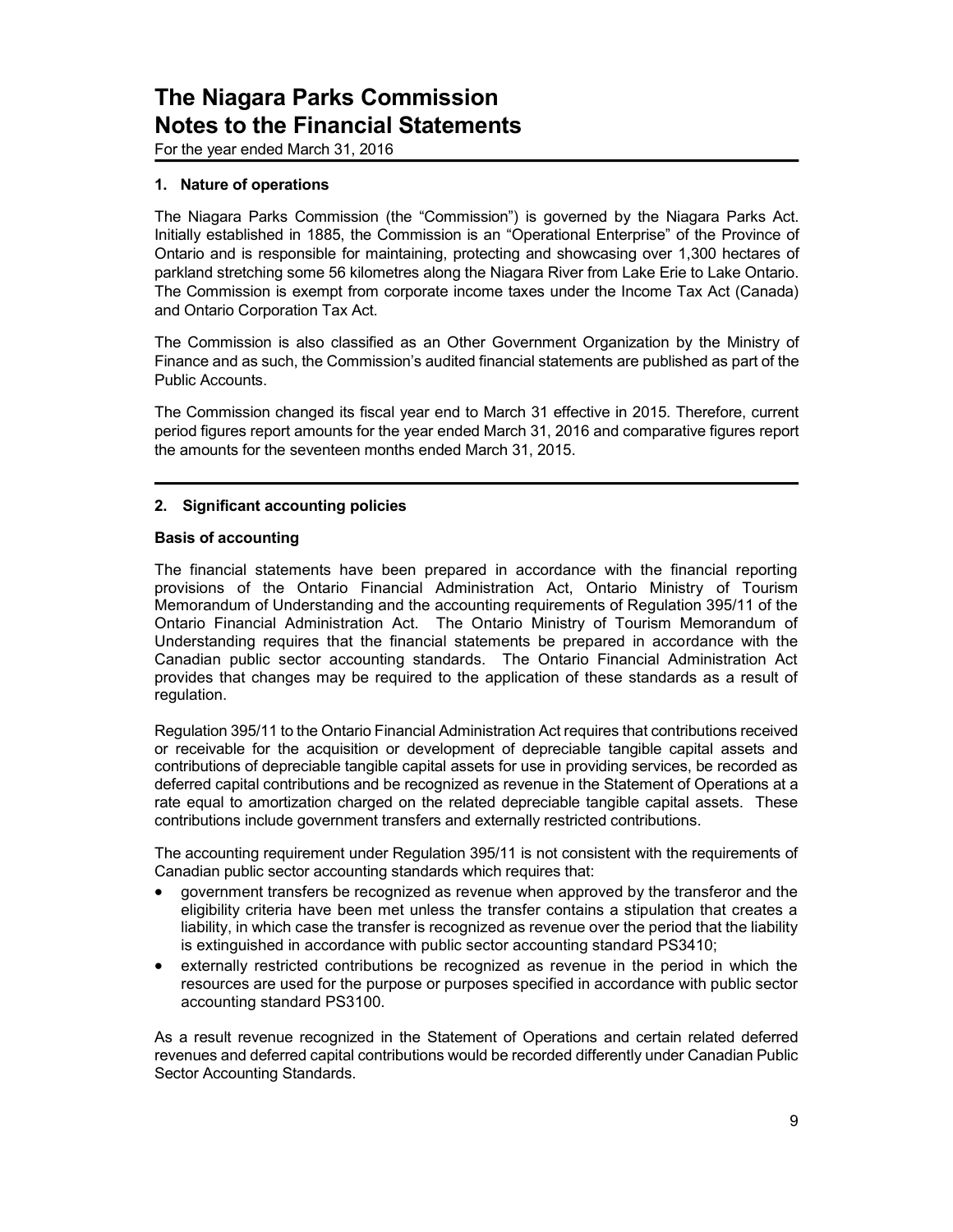For the year ended March 31, 2016

#### **2. Significant accounting policies** (continued)

#### **Basis of accounting** (continued)

 The significant accounting principles used in the preparation of these financial statements are summarized below.

#### **Cash and cash equivalents**

 with maturities of less than three months. Cash and cash equivalents include cash on hand, balances with banks and short term deposits

#### **Inventories**

Saleable and other inventories are valued at the lower of average cost and net realizable value.

#### **Tangible capital assets**

 Tangible capital assets are recorded at cost. Cost includes all directly attributable expenses in the acquisition, construction, development and/or betterment of the asset required to install the asset at the location and in the condition necessary for its intended use. Contributed tangible capital assets are capitalized at estimated fair value upon acquisition.

 The Commission capitalizes an amount of interest as part of the costs of its capital works in progress and financed via long term financing.

 Works of art for display in the Commission property are not included as capital assets. Works of art are held for exhibition, educational and historical interest. Such assets are deemed worthy of preservation because of the social rather than financial benefits they provide to the community. No valuation of the collection has been disclosed in the financial statements.

 Leases are classified as capital or operating leases. Leases that transfer substantially all benefits incidental to ownership are accounted for as capital leases. All other leases are accounted for as operating leases and the related lease payments are charged to expenses as incurred.

 Amortization is calculated on a straight-line basis to write-off the net cost of each asset over its estimated useful life for all classes except land. Land is considered to have an infinite life without amortization. Residual values of assets are assumed to be zero with any net gain or loss arising from the disposal of assets recognized in the Statement of Operations. Amortization is charged on a monthly basis. Assets under construction are not amortized until the asset is available for productive use.

Amortization is based on the following classifications and useful lives:

| Classification                                                                                           | Useful Life                                      |
|----------------------------------------------------------------------------------------------------------|--------------------------------------------------|
| Land improvements, buildings,<br>roadways and structures<br>Equipment and furnishings<br><b>Vehicles</b> | 7 to 40 years<br>3 to 10 years<br>10 to 12 years |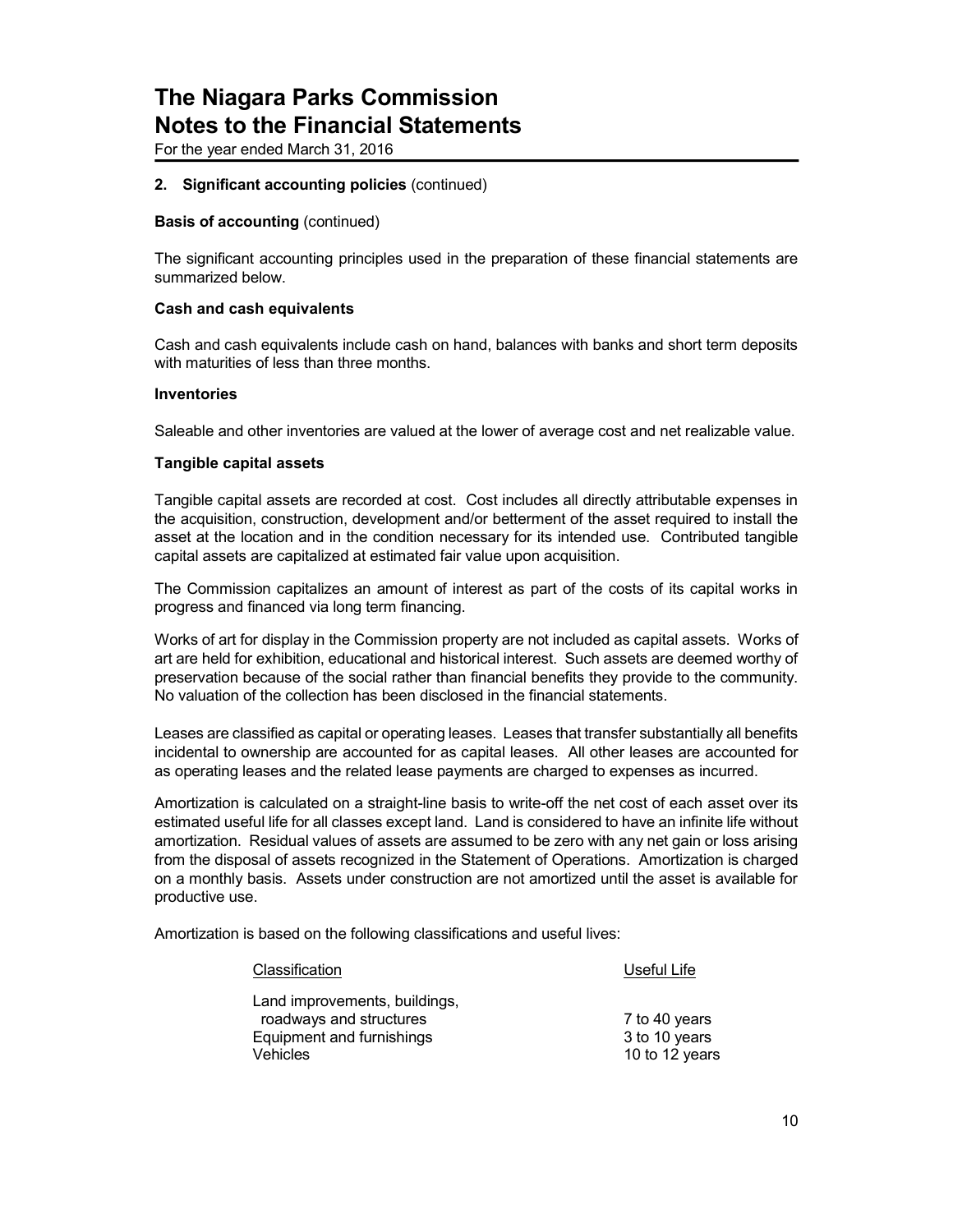For the year ended March 31, 2016

#### **2. Significant accounting policies** (continued)

#### **Deferred revenue**

 Revenue that is restricted by legislation of senior governments or by agreement with external parties are deferred and reported as restricted revenues. When qualifying expenses are incurred, restricted revenues are brought into revenue at equal amounts. Revenues received in advance of expenses that will be incurred in a later period are deferred until they are earned by being matched against those expenses.

#### **Deferred capital funding**

 Government transfers for capital purposes and contributed tangible capital assets are recorded as a liability, referred to as deferred capital funding, and are recognized into revenue at the same rate as the related tangible capital assets are amortized, in accordance with Regulation 395/11 to the Ontario Financial Administration Act, as disclosed above.

#### **Post-employment benefits**

 The present value of the cost of providing employees with future benefit programs is expensed as employees earn these entitlements.

#### **Liabilities for contaminated sites**

 Contaminated sites are a result of contamination being introduced into air, soil, water or sediment of a chemical, organic or radioactive material or live organism that exceeds an environmental standard. The liability is recorded net of any expected recoveries. A liability for remediation of contaminated sites is recognized when a site is not in productive use and all the following criteria are met:

- an environmental standard exists;
- contamination exceeds the environmental standard;
- the Commission:
	- o is directly responsible; or
	- o accepts responsibility;
- it is expected that future economic benefits will be given up; and
- a reasonable estimate of the amount can be made.

 The liability is recognized as management's estimate of the cost of post-remediation including operation, maintenance and monitoring that are an integral part of the remediation strategy for a contaminated site.

#### **Revenue recognition**

 Revenue from gift shops, restaurants and attractions are recognized when merchandise has been transferred to the customer or services have been rendered. Revenue from land rent, commissions, rentals, fees and sundry are recognized over the life of the agreement or when earned.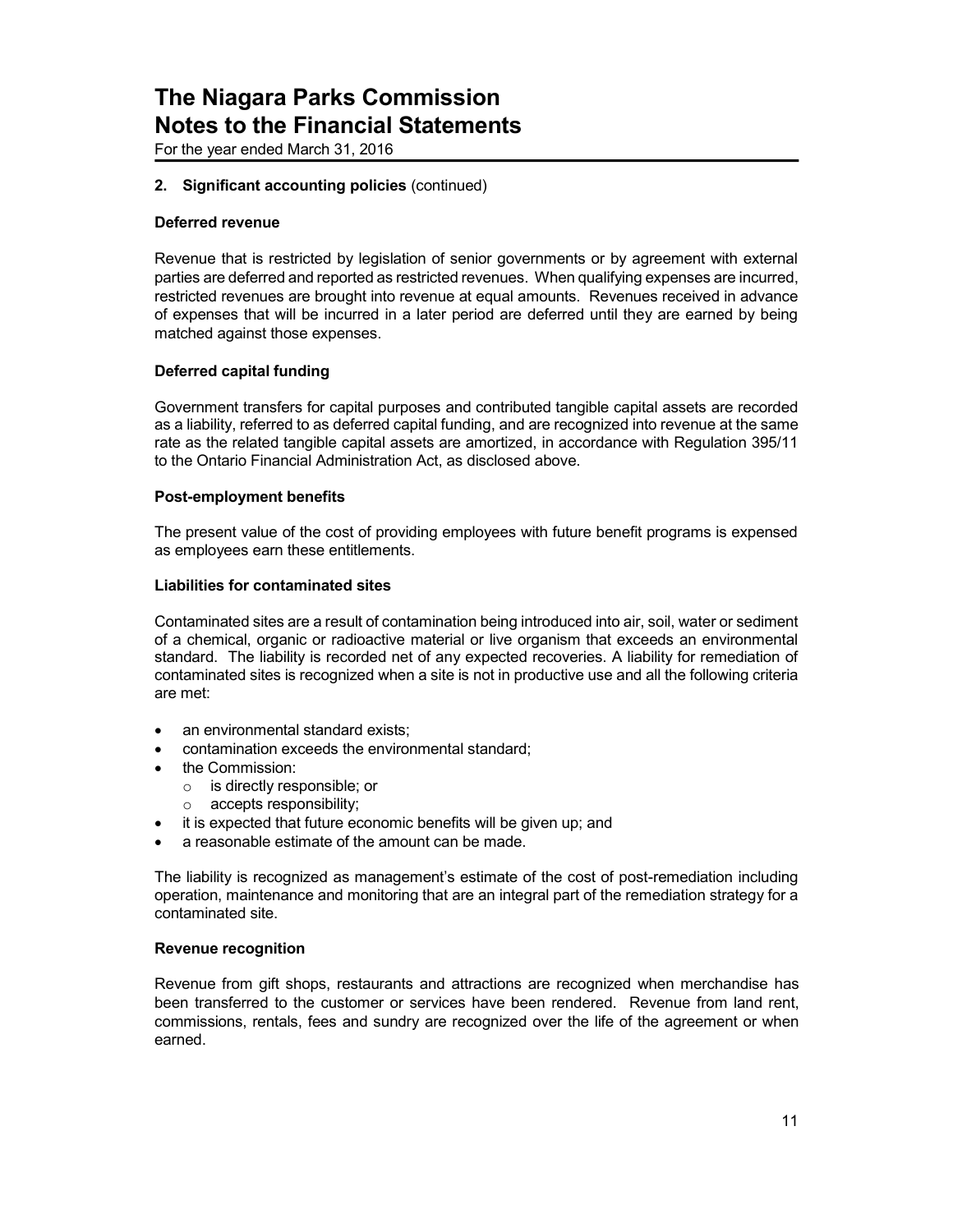For the year ended March 31, 2016

#### **2. Significant accounting policies** (continued)

#### **Foreign currency translation**

 These financial statements are presented in Canadian dollars. Assets and liabilities denominated in foreign currencies are translated at the exchange rates in effect at the Statement of Financial Position date. Gains and losses on translation are reflected in the annual surplus/deficit.

#### **Use of estimates and measurement uncertainty**

 The preparation of financial statements in accordance with Canadian public sector accounting standards requires management to make estimates and assumptions that affect the reported amounts of assets and liabilities and disclosure of contingent assets and liabilities at the date of the financial statements and the reported amounts of revenues and expenses during the reporting period. Actual results could differ from those estimates. Two areas in which estimates are used are with regards to post-employment benefits and the power plant stabilization obligation.

#### **Change in accounting policy**

 In June, 2010, the Public Sector Accounting Board (PSAB) issued the Liability for Contaminated Sites standard PS 3260 effective for fiscal years beginning on or after April 1, 2014. Contaminated sites are a result of contamination being introduced into the air, soil, water or sediment of a chemical, organic or radioactive material or live organism that exceeds an environmental standard.

 In the past, the Commission would have only reported environmental liabilities based on its obligations resulting from federal legislation. The new PSAB standard requires that provincial legislation or regulation also be considered when reporting environmental liabilities even if no order for remediation has been issued but the contamination is in excess of the standard. Environmental cleanup is often linked to past industrial activities.

 No liabilities have been reported under the new PSAB accounting standard as not such sites were identified.

#### **3. Credit facilities**

 The credit facilities, which have a maximum borrowing capacity of \$ 15,000,000, provide for two types of loans. There is a variable rate loan facility which varies with the Canadian Imperial Bank of Commerce prime rate and there is a fixed rate operating loan facility available with a maximum term not to exceed 364 days at rates which are set relative to banker's acceptance rates. These credit facilities are unsecured and expire on March 31, 2021, with an option of a three year renewal at NPC's discretion. As at March 31, 2016, \$ 1,371,416 has been drawn upon for all credit facilities (2015 – \$ 8,654,257). Taking into account outstanding cheques and deposits, the balance reported on the Statement of Financial Position is \$ 2,179,628 (2015 - \$ 9,305,011).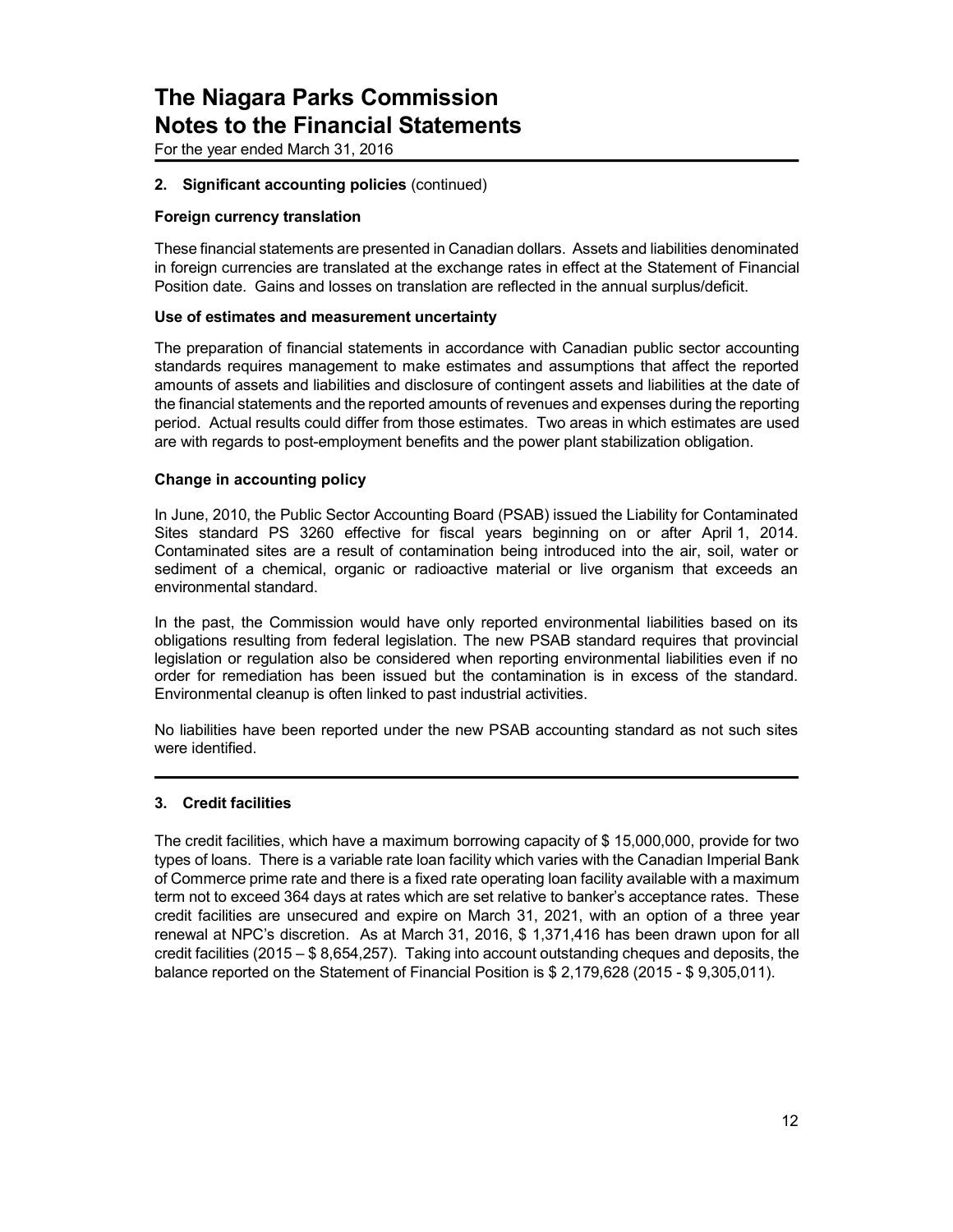For the year ended March 31, 2016

| Deferred revenue<br>4.                                                                          | 2016              | 2015<br>(in thousands of dollars) |
|-------------------------------------------------------------------------------------------------|-------------------|-----------------------------------|
| Defunct power stations (Note 8)<br>Sale proceeds related to Fort Erie land transaction<br>Other | 135<br>321<br>860 | \$<br>116<br>322<br>980           |
|                                                                                                 | 1.316             | 1.418                             |

#### **Fort Erie land transaction obligation**

 In fiscal 2009, the Commission and the Peace Bridge Authority ("PBA") entered into an agreement to transfer parcels of land. The PBA acquired a 5.952 acre parcel located in Fort Erie from the Commission for \$ 2,021,206. The Commission acquired an option for \$ 670,000 plus an annual sum of \$ 7,300 adjusted for inflation, to receive 1.973 acres of river front property located at the end of Jarvis Street in Fort Erie from the PBA. The agreement calls for the net proceeds to the Commission in the amount of \$ 1,351,206 to be spent on a) funding improvements at Old Fort Erie which are intended for the 200<sup>th</sup> year anniversary of the War of 1812 and b) returning and/or maintaining the Jarvis Street property as parkland.

 The net proceeds were recorded as part of deferred revenue on the Statement of Financial Position. To date approximately \$ 989,000 from these proceeds have been spent on the capital works project for the renovation of Old Fort Erie and approximately \$ 47,000 has been spent on the Jarvis Street property maintenance. As of March 31, 2016, approximately \$ 321,500 remains for use in 2017 and beyond.

| 5.<br>Deferred capital funding              |          | 17 months ended<br>March 31 |
|---------------------------------------------|----------|-----------------------------|
|                                             | 2016     | 2015                        |
|                                             |          | (in thousands of dollars)   |
| Deferred capital funding                    |          |                             |
| Beginning of period                         | \$26,438 | \$23,435                    |
| Received during period for capital projects | 1,450    | 2,769                       |
| Contributed assets                          |          | 2,197                       |
|                                             | 1,450    | 4,966                       |
| Amortization                                | (1,498)  | (1,963)                     |
| End of period                               | \$26,390 | \$26,438                    |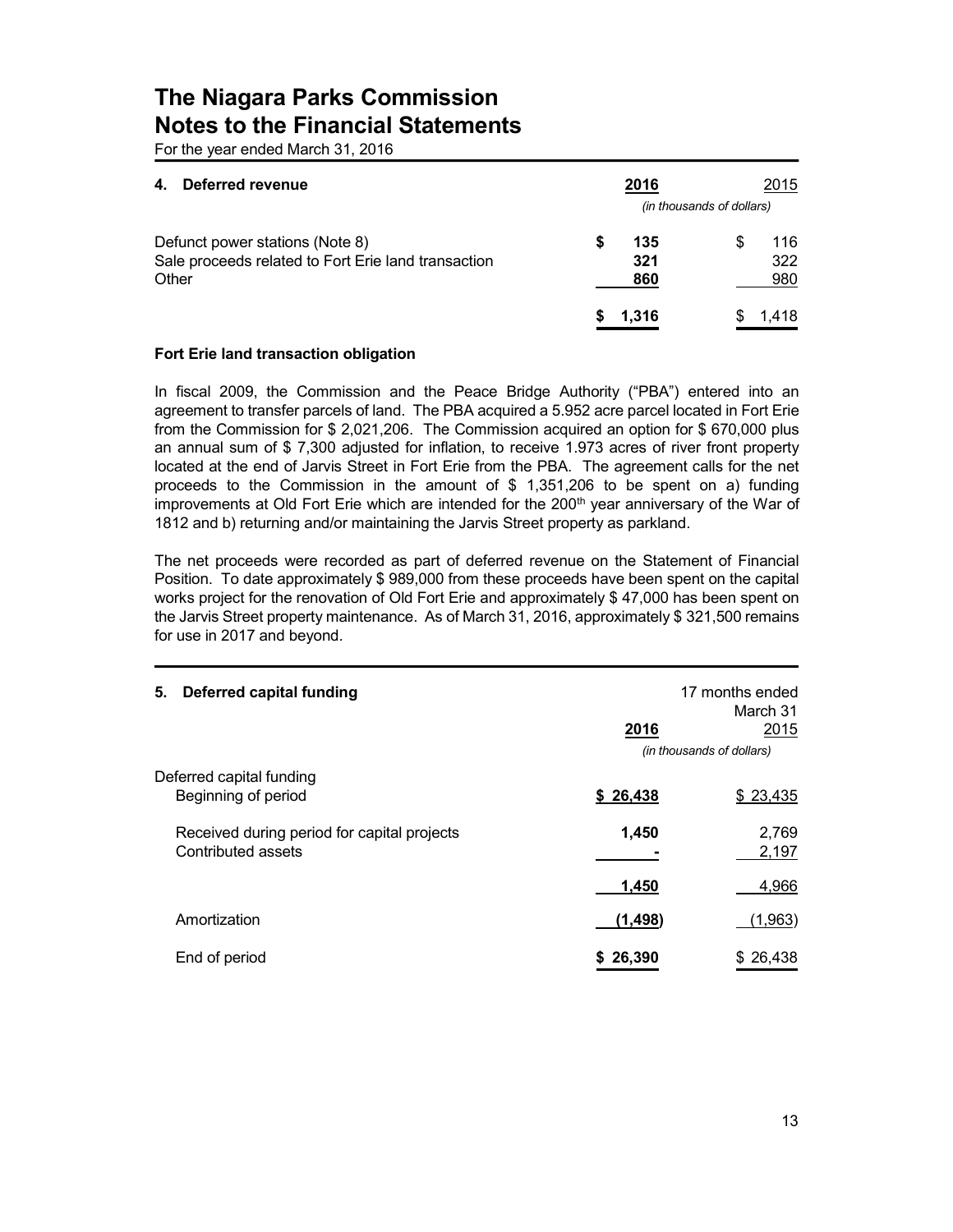For the year ended March 31, 2016

| Long term financing<br>6.                                                                                                                                                                         | 2016     | 2015<br>(in thousands of dollars) |
|---------------------------------------------------------------------------------------------------------------------------------------------------------------------------------------------------|----------|-----------------------------------|
| Unsecured fixed rate term loan requiring blended<br>payments of principal and interest of \$2,640,907 per<br>annum, bearing interest at 5.06% through to April, 2027                              | \$23,400 | \$24,787                          |
| Unsecured fixed rate term loan requiring blended first<br>annual payment of \$543,418 and then payments of<br>\$569,965 per annum thereafter, bearing interest at<br>5.07% through to April, 2027 | 4,876    | 5,183                             |
| The Commission has an option to purchase land requiring<br>annual payments of \$7,300 until January, 2028 (Note 4)                                                                                | 95       | 102                               |
|                                                                                                                                                                                                   | 28.371   | \$30.072                          |

 The principal payments of the long term financial obligations due in the next five fiscal periods are as follows:

| 2017 | S | 1.772 |
|------|---|-------|
| 2018 |   | 1,861 |
| 2019 |   | 1.955 |
| 2020 |   | 2,054 |
| 2021 |   | 2,158 |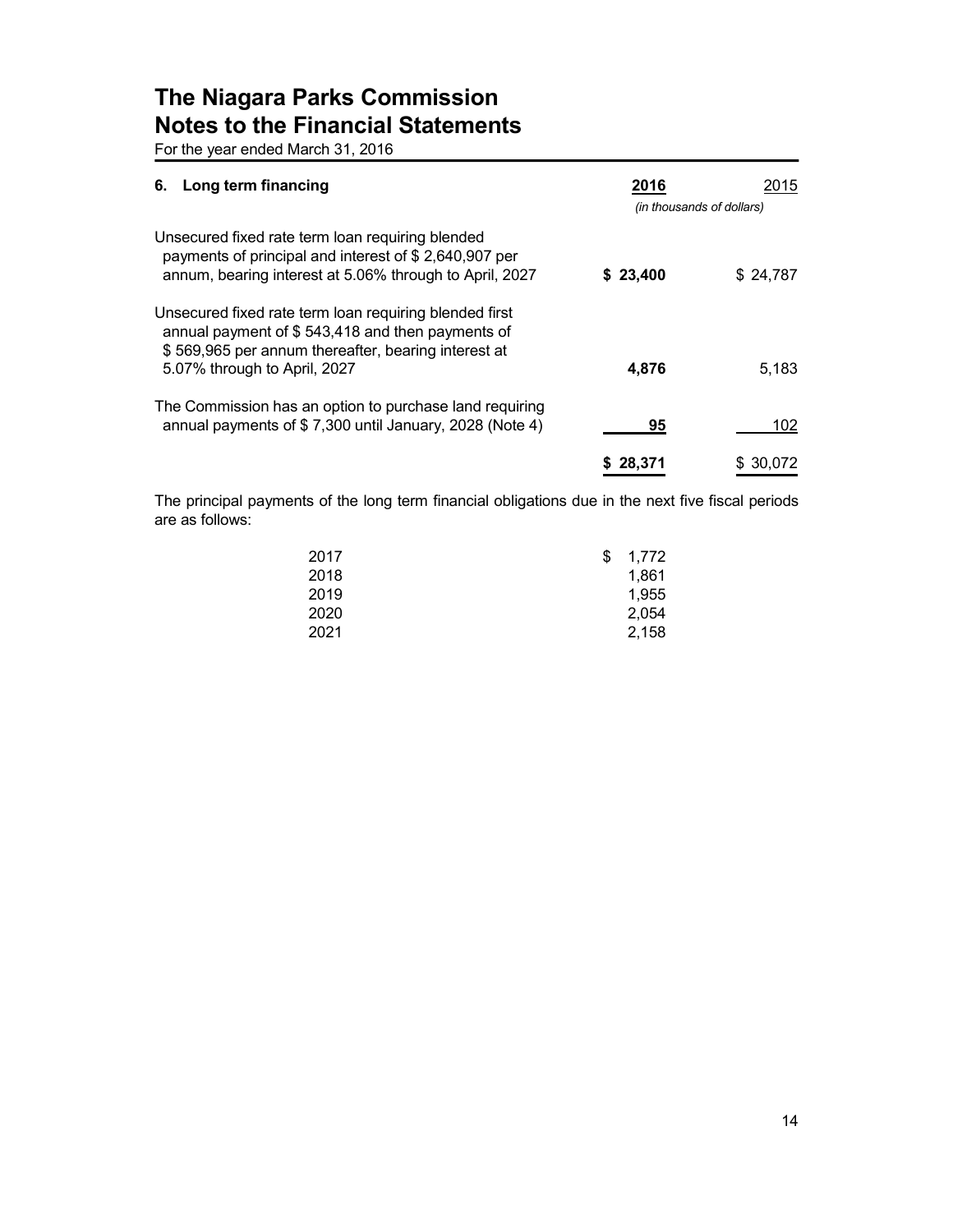For the year ended March 31, 2016

#### **7. Post-employment benefits**

#### **Defined termination benefits**

 The Commission provides a defined employee future benefit, payable on termination to certain full time employees with a minimum of five years of service. The benefit is calculated on the basis of one week's remuneration, at the time of termination, for every year of full time service provided to the Commission to a maximum of twenty-six weeks. The accrued benefit liability as at March 31, 2016 is \$ 3,557,888 (2015 - \$ 3,696,673).

 The Commission requires that an actuarial valuation of the post-employment benefits be conducted every three years. The last valuation was completed for the twelve months ended March 31, 2016 with extrapolations through to 2019. The latest valuation reflects approved changes by the Commission regarding eligibility and maximum amounts of the benefit payable upon termination.

 As a result of an actuarial valuation conducted in 2016 for the twelve months ended March 31, 2016, it was determined that an actuarial loss of \$ 116,919 existed. The actual obligation as at March 31, 2016 is \$ 2,674,097 (2015 - \$ 2,591,542).

| Defined benefit plan information                                          |           | 17 months ended<br>March 31 |
|---------------------------------------------------------------------------|-----------|-----------------------------|
|                                                                           | 2016      | 2015                        |
|                                                                           |           | (in thousands of dollars)   |
| Employee benefit plan assets                                              | \$<br>Nil | \$<br>Nil                   |
| Employee benefit plan liabilities                                         | 3,558     | 3,697                       |
| Employee benefit plan deficit                                             | \$3,558   | \$3,697                     |
| Benefit obligation recognized on the Statement of Financial Position      |           |                             |
| Benefit obligation, beginning of period<br>Decrease due to plan amendment | \$3,697   | 4,105<br>\$<br>(246)        |
| Expense for the period                                                    | 183       | 308                         |
| Benefits paid during the period                                           | (322)     | (470)                       |
| Benefit obligation, end of period                                         | \$3,558   | \$3,697                     |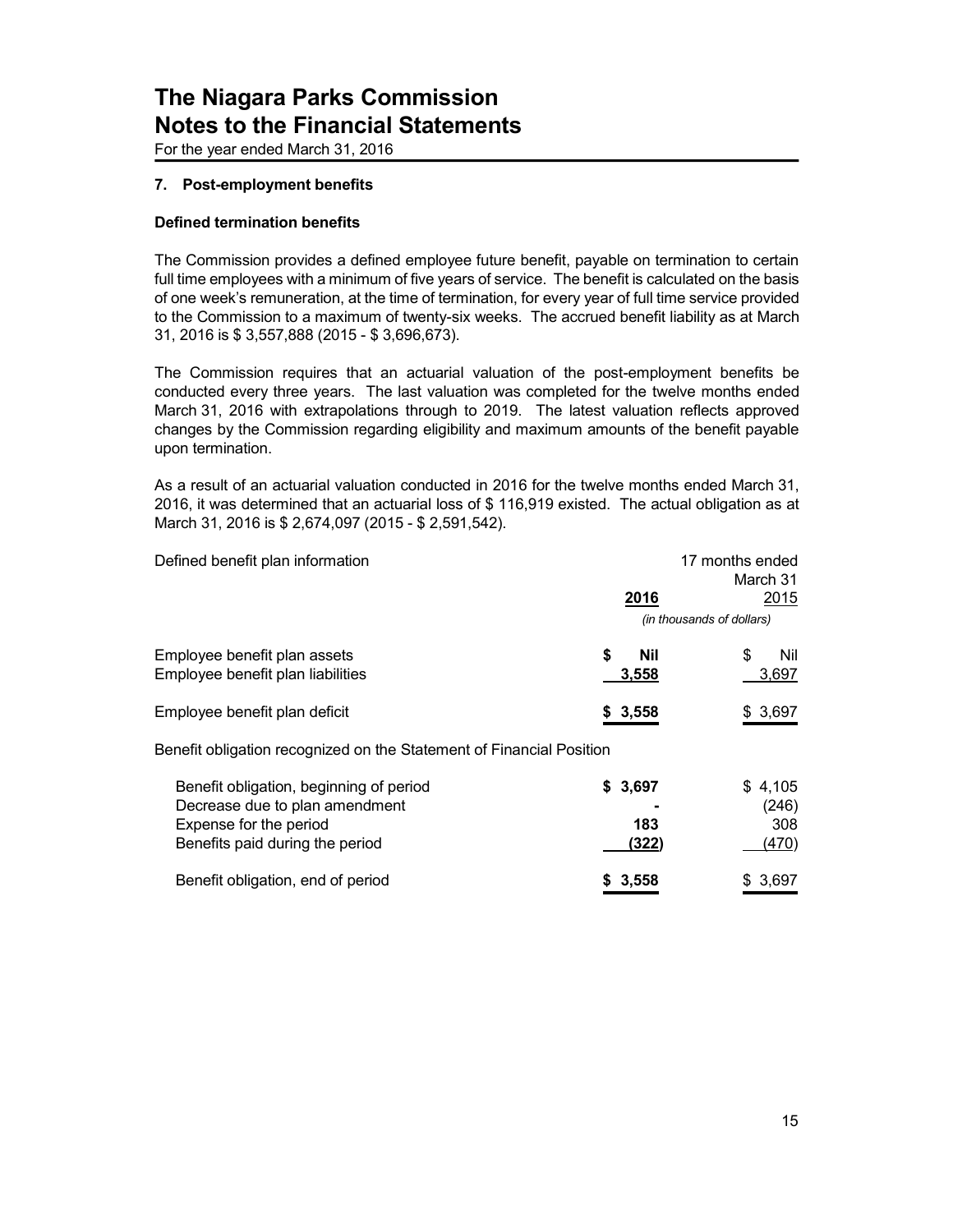For the year ended March 31, 2016

#### **7. Post-employment benefits** (continued)

|                                        |          | 17 months ended           |
|----------------------------------------|----------|---------------------------|
|                                        |          | March 31                  |
|                                        | 2016     | 2015                      |
|                                        |          | (in thousands of dollars) |
| The net benefit expense is as follows: |          |                           |
| Current service cost                   | 170<br>S | 275<br>S                  |
| Interest cost                          | 117      | 181                       |
| Amortization of actuarial gain/loss    | (104)    | (148)                     |
|                                        | 183      | S<br>308                  |

The main actuarial assumptions applied in the valuation of the defined benefit plan are as follows:

 Interest (discount) rate – the accrued obligation and the expense for the period were determined using a discount rate of 4.25% (2015 – 4.75%).

Salary levels – future salary and wage levels were assumed to increase at 2% per annum.

These assumptions were reviewed in this current period.

#### **Pension benefits**

 The Commission provides pension benefits for all its permanent employees (and to non- permanent employees who elect to participate) through the Public Service Pension Fund ("PSPF") and the Ontario Public Service Employees' Union Pension Fund ("OPSEU Pension Fund"). These are defined benefit pension plans for employees of the Province and many provincial agencies. The Province of Ontario, which is the sole sponsor of the PSPF and a joint sponsor of the OPSEU Pension Fund, determines the Commission's annual payments to the funds. As the sponsors are responsible for ensuring that the pension funds are financially viable, any surpluses or unfunded liabilities arising from statutory actuarial funding valuations are not assets or obligations of the Commission. The Commission's annual payments of \$ 2,318,549 (2015 - \$ 3,016,420), of which \$ 1,159,274 (2015 - \$ 1,508,210) represents the employees' portion, are included in the administrative and police expense on the Statement of Operations.

 The cost of post-employment, non-pension benefits are paid by the Province and therefore are not included in the Statement of Operations.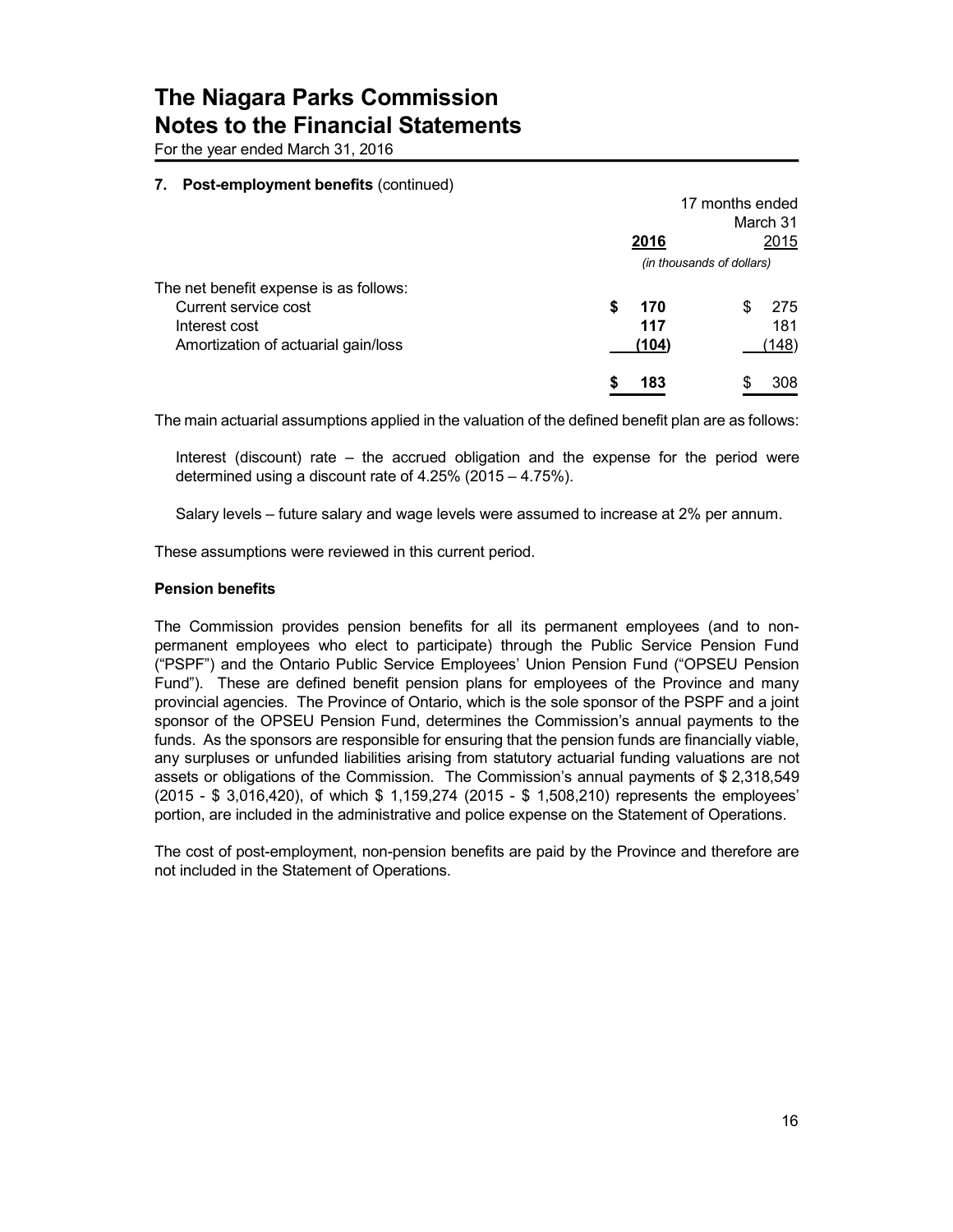For the year ended March 31, 2016

#### **8. Power plant stabilization obligation**

 The Province of Ontario directed the Commission to accept ownership of three former electricity generating power stations all located within Commission lands.

 The Toronto Power Generating Station ("TPGS") and the Ontario Power Generating Station ("OPGS") were transferred by Ontario Power Generation Inc. ("OPG") to the Commission at no cost in August, 2007. As part of the terms of transfer of TPGS and OPGS, OPG was to undertake certain structural and environmental work to ensure that the buildings were no threat to the public. The Canadian Niagara Power Generating Station ("CNPGS") previously owned by Fortis Ontario was transferred April 30, 2009.

 ensure that the original Government Directive governing the initial transfer was complied with and to identify work and related costs required to "stabilize and mothball" all the facilities until an ultimate use for the buildings can be determined. The Ventin Group identified the remaining lead paint at the TPGS and OPGS as a deficiency which OPG should have resealed or encapsulated after cleaning. The Ventin Group reported that there are substantial costs required to bring the three power stations to what would be considered a "mothball" state. Therefore, additional costs would be required to bring these buildings to a "development ready" state. Further, there are in existence certain secondary structures related to TPGS and OPGS that were not accounted for in the original Government Directive that will result in additional remediation costs at some point in the future. The Ministry of Tourism engaged the services of an architectural firm (The Ventin Group Inc.) to

 The Commission is of the belief that the acceptance of these power generating stations will require a significant infusion of funds that is beyond its capacity to meet. As at March 31, 2016, will not be responsible for any future costs. Any costs that are expected to be incurred for the purposes described above will not commence without funding received from the Province. ongoing negotiations with the Province have not resulted in any assurance that the Commission

 An asset retirement obligation of \$ 25,146,000 as of October 31, 2009 was calculated. This value represented the Commission's best estimate of the costs required to "stabilize and mothball" the three power stations based on an engineer report. The report also identified contingency costs of approximately \$ 3,600,000 which was not accrued in the asset retirement obligation at that time. The Commission estimates that this work could take approximately three to four years to complete. In order to determine the net present value of the asset retirement obligation, staff have estimated that, subject to financing being received from the Province, work will not commence for several years. The original estimate assumed that the work would likely commence between 2016 and 2019. The cost of capital and the rate of inflation estimated over the course of the calculation was 5.059% and 2%, respectively. This results in a net present value of \$ 24,212,539 as at March 31, 2016 (2015 - \$ 23,724,061). This is an increase of \$ 488,478 from 2015 and has been recorded in the Statement of Operations.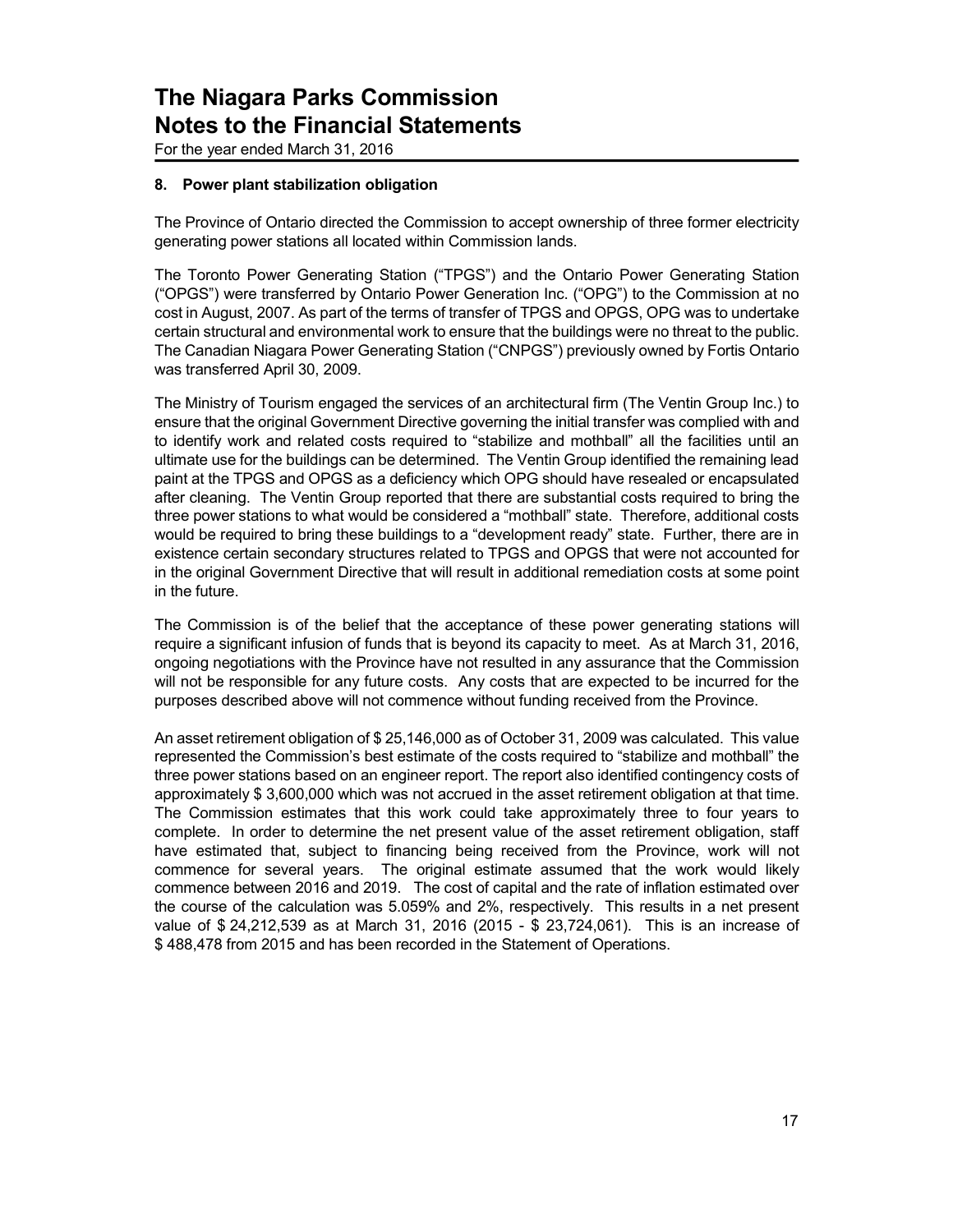For the year ended March 31, 2016

#### **8. Power plant stabilization obligation** (continued)

 Two additional studies were completed during the year ended October 31, 2010 which identified an additional liability involved with the "stabilization and mothball" process. The first report identified an additional \$ 6,305,000 for external/infrastructure work that is required. The second study identified an additional \$ 1,260,000 related to additional costs to stabilize the roofs of the buildings. Together these two reports equal an increase of \$ 7,565,000. As previously mentioned it is estimated this work will not commence until between 2016 and 2019 and correspondingly another calculation for the net present value of this additional liability was performed using a cost of capital of 5.059% and inflation rate of 2%, respectively. This results in net present value of \$ 7,251,930 as at March 31, 2016 (2015 - \$ 7,036,679) for this portion of the liability. This is an increase of \$ 215,251 from 2015 and has also been recorded in the Statement of Operations.

|                                                                                                        |                     | 17 months ended<br>March 31 |
|--------------------------------------------------------------------------------------------------------|---------------------|-----------------------------|
|                                                                                                        | 2016                | 2015                        |
|                                                                                                        |                     | (in thousands of dollars)   |
| Power plant stabilization obligation<br>Beginning of period                                            | \$28,837            | \$28,087                    |
| Current period increase in present value of original obligation<br>Actual work performed during period | 704<br><u>(465)</u> | 971<br>(221)                |
| Net increase in power plant stabilization obligation                                                   | 239                 | 750                         |
| End of period                                                                                          | \$29,076            | \$28.837                    |

 A capital asset has not been recorded for these properties as there is an impairment in their value, which has been documented in the various studies carried out to date.

 As at October 31, 2009, the Commission had received \$ 1,550,000 in funding from the Ministry of Tourism to assist in the "stabilizing and mothball" process. Approximately \$ 135,000 of this funding remains for use in 2017 and beyond. The actual work performed in 2016 was funded from other grants received from the Province.

 The Commission has incurred annual costs related to maintenance and security for all sites and has recorded them in the Statement of Operations and are included in the maintenance expense.

 Since March 31, 2015, the Commission engaged the services of The Ventin Group Inc. to review existing studies in order to update the requirements necessary to bring the power plants to a development ready state. This process is expected to be completed by December, 2016 and the Power Plant Stabilization Obligation will be updated as necessary. Power Plant Stabilization Obligation will be updated as necessary.<br>18<br>18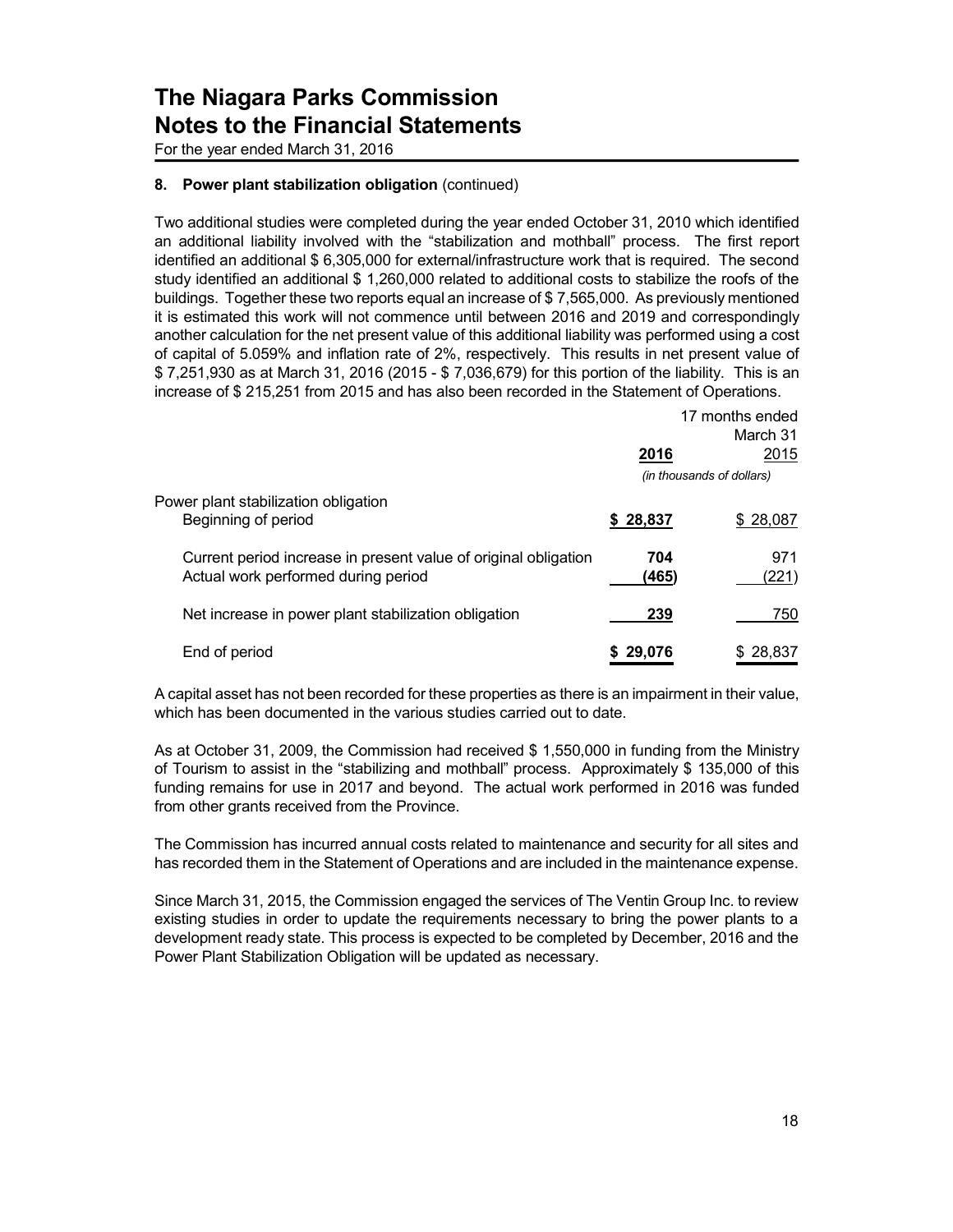For the year ended March 31, 2016

#### **9. Liabilities for contaminated sites**

 The Commission reports environmental liabilities related to the management and remediation of any contaminated sites where the Commission is obligated or likely obligated to incur such costs. Currently no such contaminated sites have been identified and therefore no liability has been recorded.

 The Commission's ongoing efforts to assess contaminated sites may result in future environmental remediation liabilities related to newly identified sites, or changes in the assessments or intended use of existing sites. Any changes to the Commission's liabilities for contaminated sites will be accrued in the year in which they are assessed as likely and reasonably estimable.

| <b>Tangible capital assets</b><br>10.                |                            |                             | 2016                            | 2015<br>(in thousands of dollars) |
|------------------------------------------------------|----------------------------|-----------------------------|---------------------------------|-----------------------------------|
|                                                      | Cost                       | Accumulated<br>Depreciation | <b>Net</b><br><b>Book Value</b> | Net<br><b>Book Value</b>          |
| Land<br>Land improvements<br>Buildings, roadways and | \$<br>14,359<br>17,135     | \$                          | 14,359<br>\$<br>17,135          | 14,359<br>\$<br>17,135            |
| structures<br>Equipment and furnishings<br>Vehicles  | 233,117<br>42,496<br>4,086 | 114,776<br>38,199<br>3,111  | 118,341<br>4,297<br>975         | 119,305<br>4,369<br>787           |
| Capital works in progress                            | 311,193<br>225             | 156,086                     | 155,107<br>225                  | 155,955<br>720                    |
|                                                      | \$311,418                  | 156,086                     | 155,332                         | 156,675                           |
| Equipment under capital lease<br>included above      | \$<br>69                   | \$<br>56                    | \$<br>13                        | \$<br>20                          |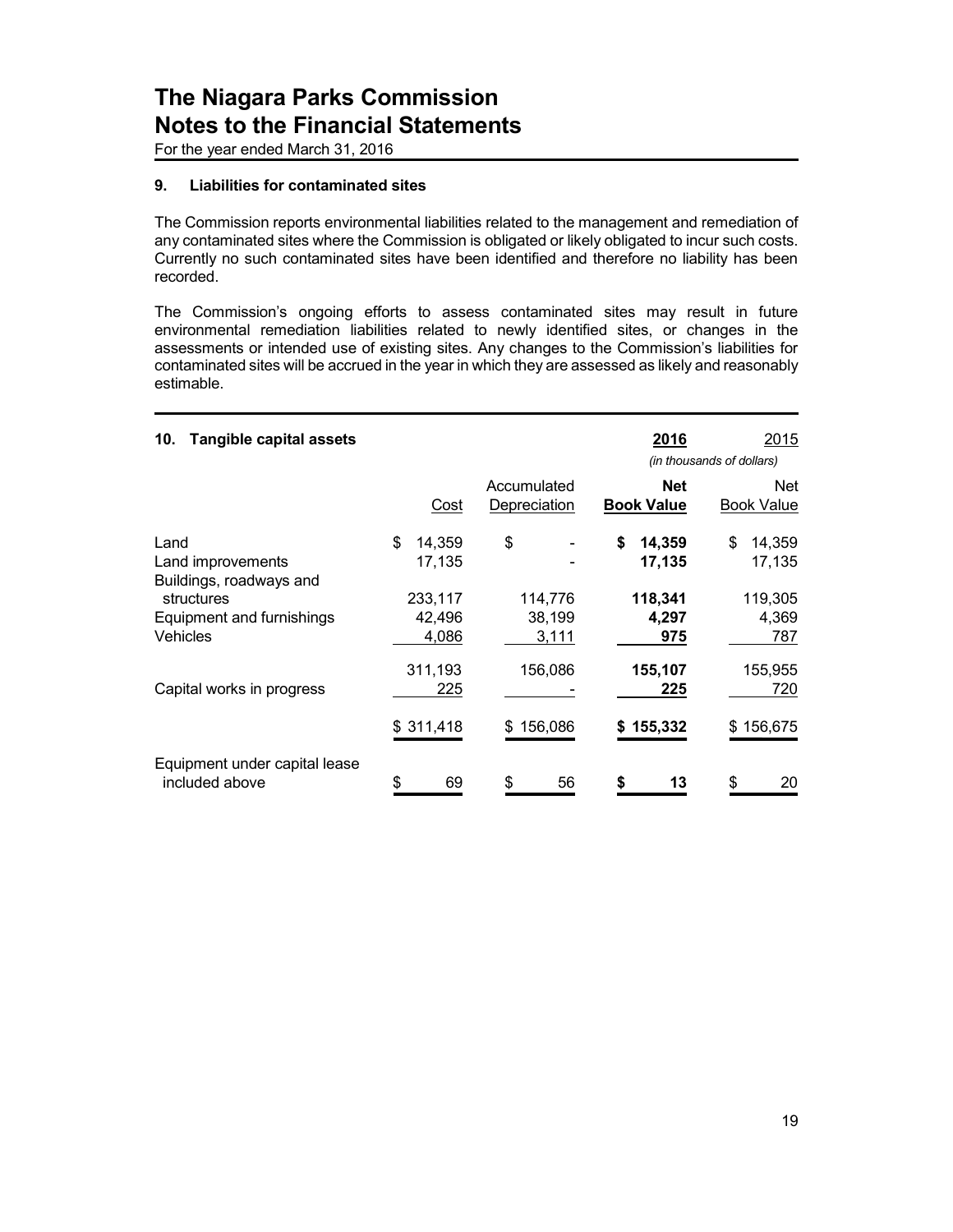For the year ended March 31, 2016

| 11. Accumulated surplus                                                                        | 2016                               | 2015<br>(in thousands of dollars) |
|------------------------------------------------------------------------------------------------|------------------------------------|-----------------------------------|
| Operating deficit                                                                              | (6,789)<br>S                       | (12, 293)<br>\$                   |
| Investment in tangible capital assets                                                          | 128,942                            | 130,237                           |
| Unfunded<br>Long term debt<br>Post-employment benefits<br>Power plant stabilization obligation | (28, 371)<br>(3, 558)<br>(29, 076) | (30,072)<br>(3,697)<br>(28, 837)  |
|                                                                                                | (61,005)                           | (62, 606)                         |
| Accumulated surplus                                                                            | 61,148<br>S                        | S<br>55,338                       |

#### **Surplus funds**

 Pursuant to Section 16(2) of the Niagara Parks Act, any surplus moneys shall, on the order of the Lieutenant Governor in Council, be paid to the Minister of Finance and shall form part of the consolidated revenue fund. As of March 31, 2016 no surplus moneys have been recorded as a liability to the Minister of Finance.

#### **12. Commitments**

 The Commission has committed to approximately \$ 1,536,800 in capital works projects in the next year.

 The Commission has two agreements with a franchisor requiring the payment of service fees of 4% of gross sales and advertising and marketing fees of 2.5% of gross sales. The terms of the agreements are ten years, expiring in 2017 and 2022.

 The Commission leases vehicles, equipment and premises under operating leases expiring in 2017 and 2018. The total obligation under operating leases amounts to approximately \$ 40,285 in 2017 and \$ 8,603 in 2018.

#### **13. Contingencies**

 The Commission is in litigation pertaining to certain claims for which the likelihood of loss is not determinable and the amount not reasonably estimable. Accordingly, no provision for these claims is reflected in the financial statements.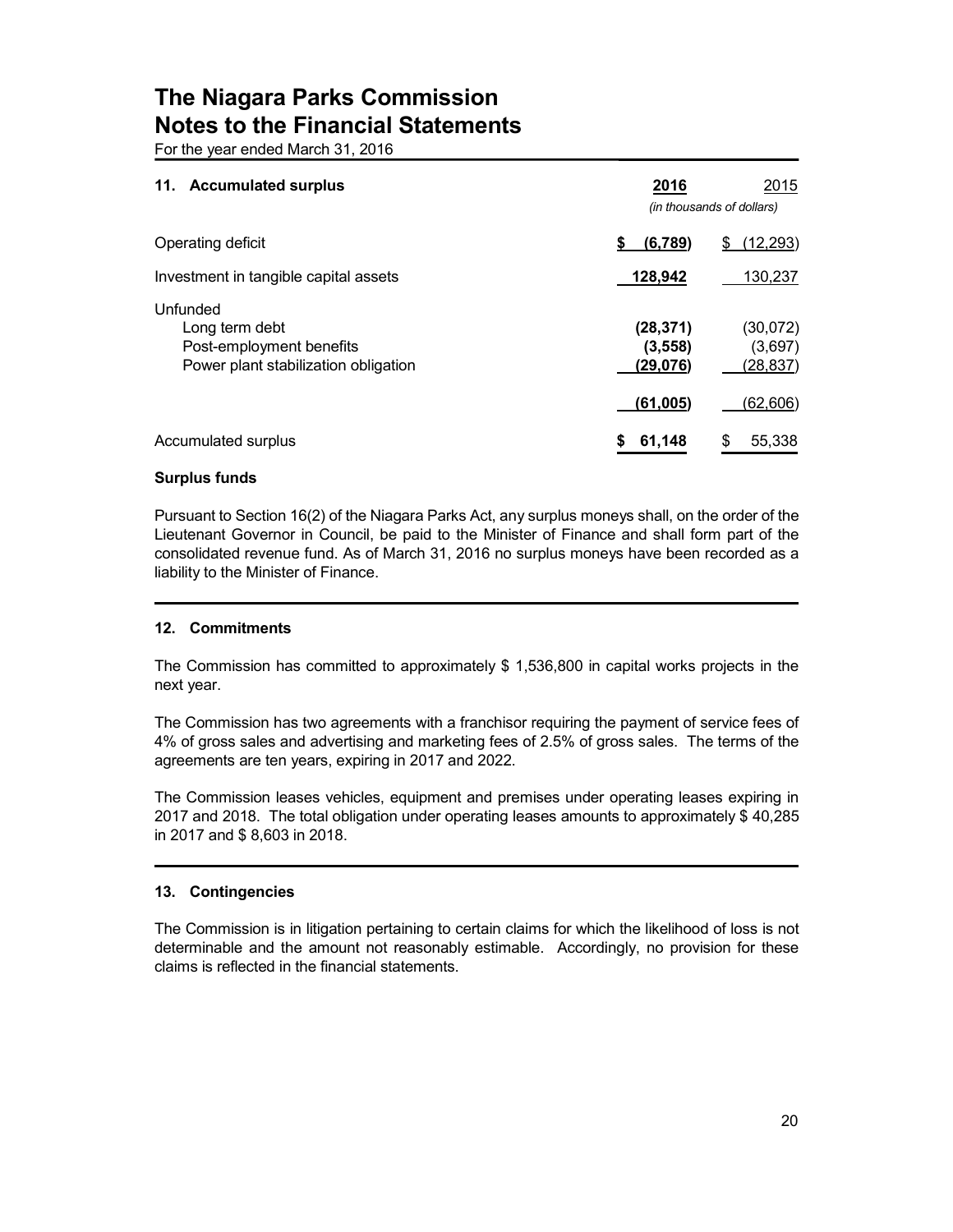For the year ended March 31, 2016

| 14.<br>Interest expense – net                  |                       |                           | Actual<br>17 months ended |
|------------------------------------------------|-----------------------|---------------------------|---------------------------|
|                                                | <b>Budget</b><br>2016 | <b>Actual</b><br>2016     | March 31<br>2015          |
|                                                |                       | (in thousands of dollars) |                           |
| Interest revenue<br>Loan interest expense      | \$<br>(20)<br>1,646   | \$<br>(48)<br>1,550       | \$<br>(29)<br>2,381       |
|                                                | \$<br>1,626           | 1,502<br>\$               | 2,352<br>\$               |
| Amortization of tangible capital assets<br>15. |                       |                           | Actual<br>17 months ended |

|                                                                                        | <b>Budget</b><br>2016 | <b>Actual</b><br>2016<br>(in thousands of dollars) | March 31<br>2015 |
|----------------------------------------------------------------------------------------|-----------------------|----------------------------------------------------|------------------|
| Amortization of income producing assets<br>Amortization of non-income producing assets | \$4,696<br>4,032      | \$4,428<br>3,931                                   | 6,342<br>5,235   |
|                                                                                        | \$8,728               | \$8,359                                            | \$11,577         |

#### **16. Acquisition of tangible capital assets**

 During the period, tangible capital assets were acquired at an aggregate cost of \$ 7,016,030 (2015 - \$ 9,766,221) of which \$ Nil (2015 - \$ 2,197,416) was acquired by means of contributed assets. Cash payments of \$ 7,016,030 (2015 - \$ 7,568,805) were made to purchase tangible capital assets.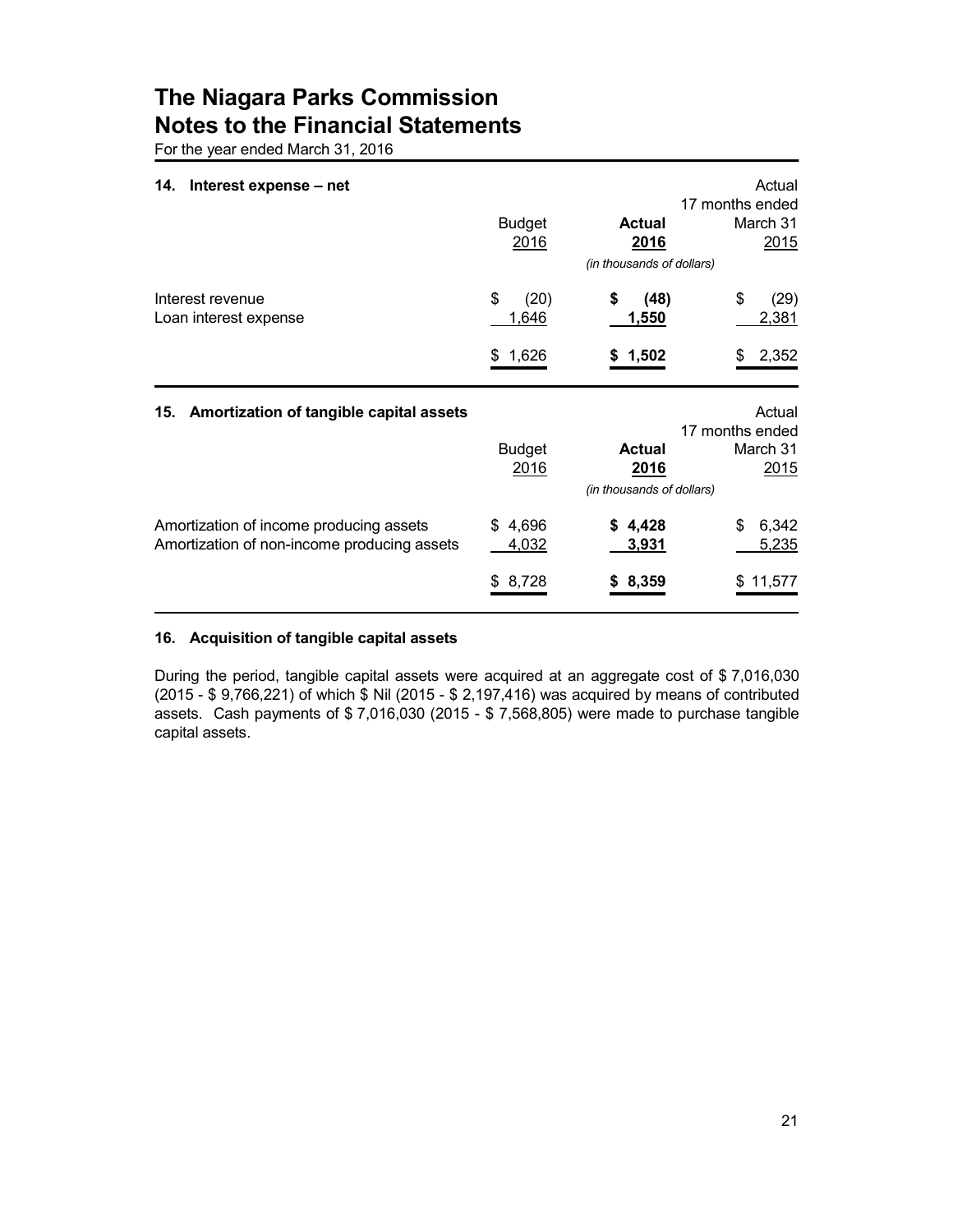For the year ended March 31, 2016

| 17.<br><b>Statement of cash flows</b>                                                                                                                                                   | 2016                                                 | 17 months ended<br>March 31<br>2015<br>(in thousands of dollars) |
|-----------------------------------------------------------------------------------------------------------------------------------------------------------------------------------------|------------------------------------------------------|------------------------------------------------------------------|
| Changes in working capital components include<br>Accounts receivable<br>Inventories – saleable and other<br>Accounts payable<br>Accrued payroll<br>Deferred revenue<br>Prepaid expenses | \$<br>(302)<br>274<br>2,064<br>117<br>(102)<br>(357) | 2,143<br>\$<br>(771)<br>(889)<br>(245)<br>48<br>(690)            |
|                                                                                                                                                                                         | 1,694<br>5                                           | (404)<br>\$                                                      |
| Cash and cash equivalents consist of:<br>Cash on hand<br><b>Bank indebtedness</b>                                                                                                       | \$<br>395<br><u>(2,180)</u><br>\$(1,785)             | \$<br>322<br>(9,305)<br>\$ (8,983)                               |
| Interest received                                                                                                                                                                       | \$<br>48                                             | \$<br>29                                                         |
| Interest paid                                                                                                                                                                           | \$<br>1,550                                          | \$<br>2,381                                                      |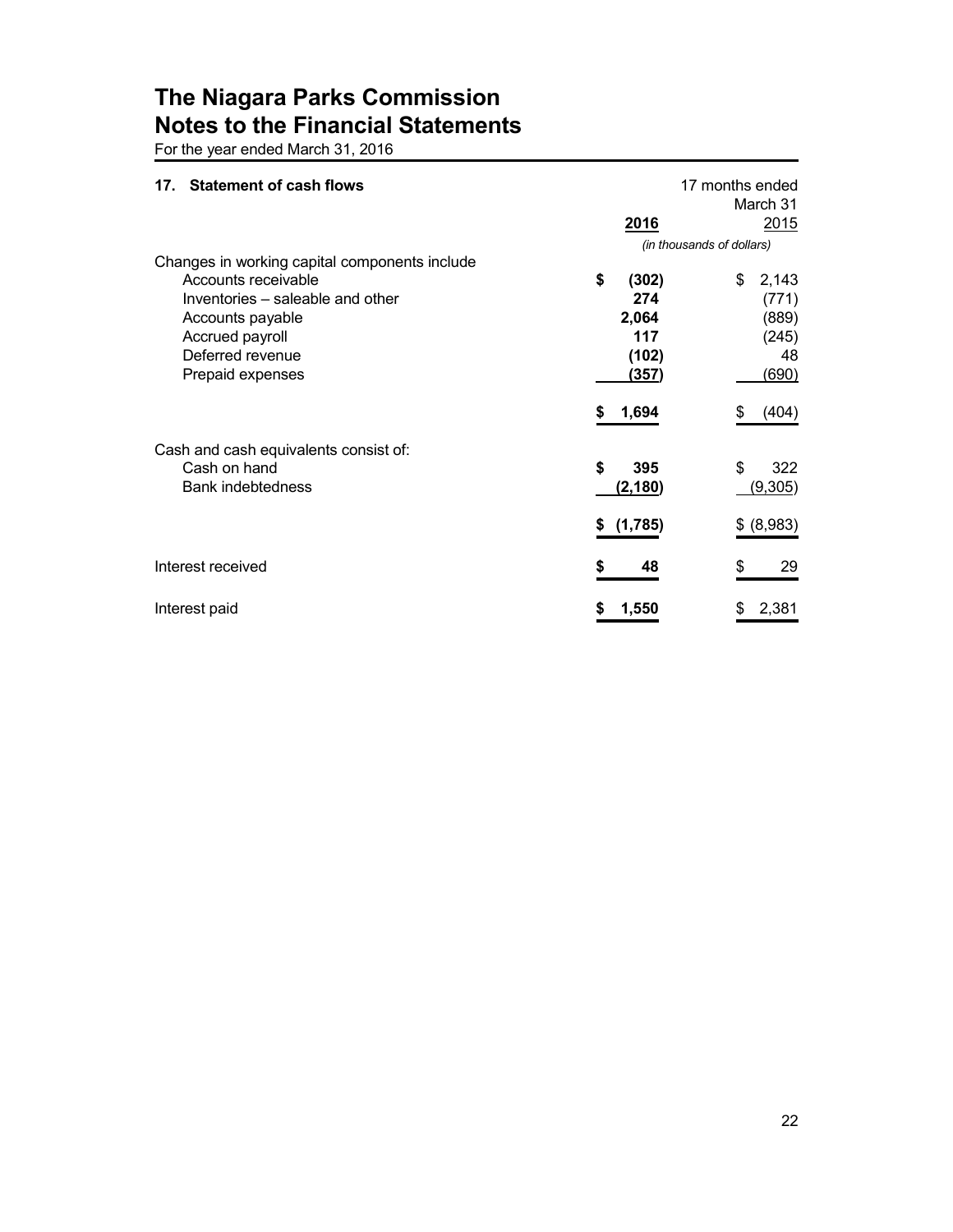### **The Niagara Parks Commission Schedule of Tangible Capital Assets**

For the year ended March 31, 2016

| (in thousands of dollars)                              | Land                     | Land<br>Improvements     | Buildings,<br>Roadways and<br><b>Structures</b> | Equipment<br>and<br><b>Furnishings</b> | Vehicles    | Capital<br>Works in<br>Progress | 2016           | 17 months<br>ended<br>March 31<br>2015 |
|--------------------------------------------------------|--------------------------|--------------------------|-------------------------------------------------|----------------------------------------|-------------|---------------------------------|----------------|----------------------------------------|
| Cost<br>Beginning of period                            | \$<br>14,359             | \$<br>17,135             | \$<br>227,117                                   | $\mathbb{S}$<br>41,388                 | \$<br>3,863 | \$<br>720                       | 304,582<br>\$  | \$<br>295,571                          |
| Add additions<br>Less disposals                        | $\overline{\phantom{a}}$ | $\overline{\phantom{a}}$ |                                                 | 1,288<br>(180)                         | 223         | 5,505                           | 7,016<br>(180) | 9,766<br>(755)                         |
| Transfers of capital works<br>in progress              |                          |                          | 6,000                                           |                                        |             | (6,000)                         |                |                                        |
| End of period                                          | 14,359                   | 17,135                   | 233,117                                         | 42,496                                 | 4,086       | 225                             | 311,418        | 304,582                                |
| <b>Accumulated amortization</b><br>Beginning of period |                          | $\blacksquare$           | 107,812                                         | 37,019                                 | 3,076       | $\qquad \qquad \blacksquare$    | 147,907        | 137,085                                |
| Add amortization<br>Less disposals                     |                          |                          | 6,964                                           | 1,360<br>(180)                         | 35          |                                 | 8,359<br>(180) | 11,577<br>(755)                        |
| End of period                                          |                          |                          | 114,776                                         | 38,199                                 | 3,111       |                                 | 156,086        | 147,907                                |
| Net book value                                         | 14,359<br>\$             | 17,135<br>\$             | 118,341<br>\$                                   | 4,297<br>\$                            | 975<br>\$   | 225<br>\$                       | 155,332<br>\$  | \$<br>156,675                          |